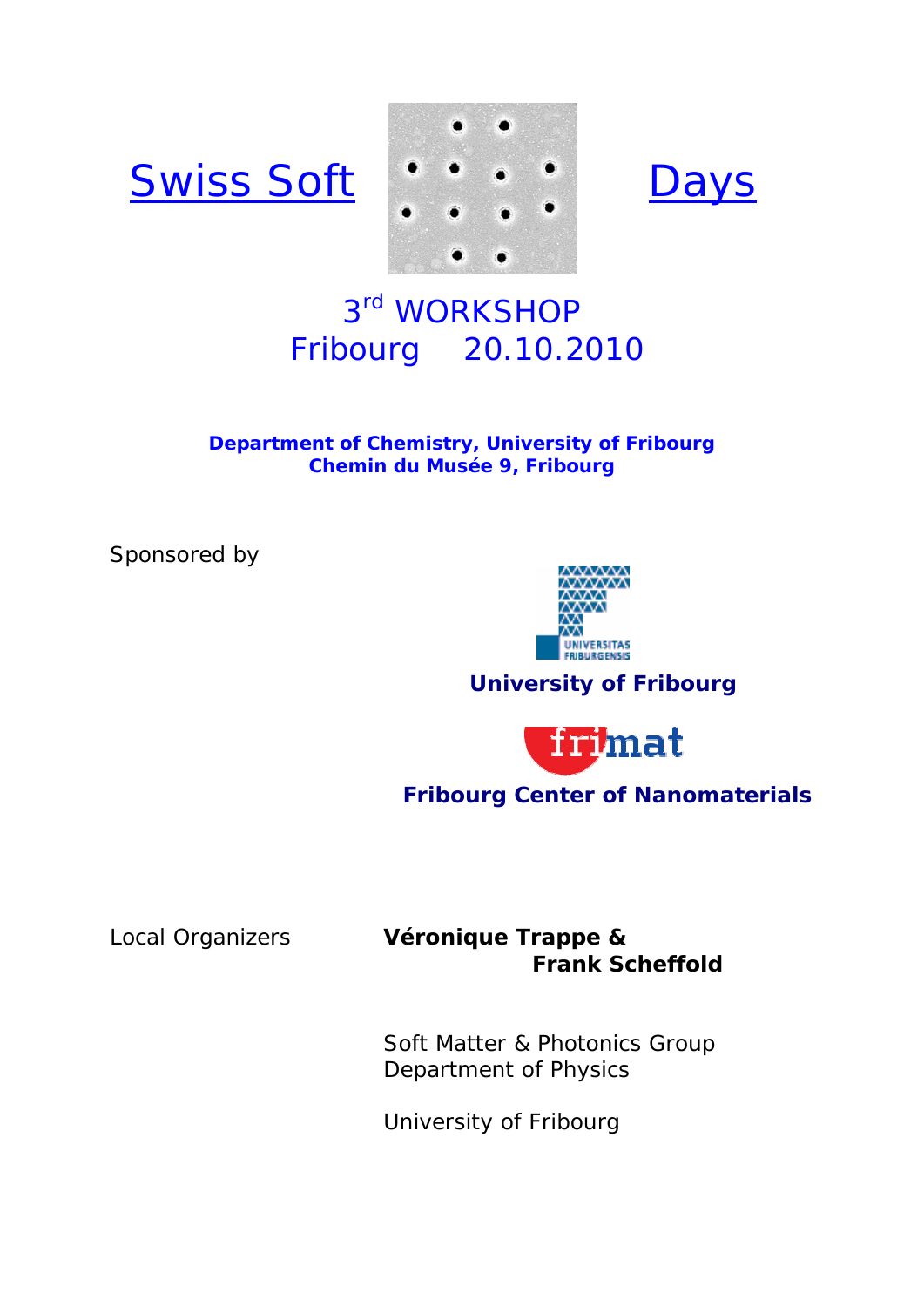## **Program**

| 10.15-10.25                                       | Véronique Trappe (U Fribourg)<br><i>Welcome:</i>                                                           |                                                                                                                                                     |  |
|---------------------------------------------------|------------------------------------------------------------------------------------------------------------|-----------------------------------------------------------------------------------------------------------------------------------------------------|--|
| Chair:<br>Giuseppe Foffi (EPFL)                   |                                                                                                            |                                                                                                                                                     |  |
| <b>Plenary</b>                                    |                                                                                                            |                                                                                                                                                     |  |
| 10.25-11.10                                       | Roland Winkler (Forschungszentrum Jülich)<br>Mesoscale Hydrodynamic Simulations of Polymers in Flow Fields |                                                                                                                                                     |  |
| <b>Non-Linear Shear (Fundamental and Use)</b>     |                                                                                                            |                                                                                                                                                     |  |
| 11.10-11.25                                       | Brader (U_Fribourg)                                                                                        | Rheology of colloidal dispersions                                                                                                                   |  |
| 11.25-11.40                                       | Harsche (ETHZ)                                                                                             | Breakage of colloidal aggregates in contracting<br>nozzle                                                                                           |  |
| 11.40-11.55                                       | Studart (ETHZ)                                                                                             | Predicting droplet sizes in flow-induced dripping                                                                                                   |  |
| <b>Cell Mechanics</b>                             |                                                                                                            |                                                                                                                                                     |  |
| 11.55-12.10                                       | Roduit (EPFL)                                                                                              | Stiffness tomography by AFM                                                                                                                         |  |
| 12.10-13.30                                       |                                                                                                            | Lunch/Coffee/Posters/Discussion                                                                                                                     |  |
| Chair:<br>Cornelia Palivan (U Basel)              |                                                                                                            |                                                                                                                                                     |  |
| <b>Phenomena at Interfaces</b>                    |                                                                                                            |                                                                                                                                                     |  |
| 13.30-13.45                                       | Isa (ETHZ)                                                                                                 | Self-Assembly of colloidal particles at liquid-liquid<br>interfaces (SALI) as a route for nanolithography<br>and fabrication of composite materials |  |
| 13.45-14.00                                       | Fontani (EMPA)                                                                                             | Mechanism of aqueous lubrication with                                                                                                               |  |
| 14.00-14.15                                       | Reynolds (U Zürich)                                                                                        | amphiphilic polymers<br>Aggregation of alpha synuclein on supported lipid<br>bilayers                                                               |  |
| <b>Single Molecule (Detection and Properties)</b> |                                                                                                            |                                                                                                                                                     |  |
| 14.15-14.30                                       | Steinwand (U Zürich)                                                                                       | Coherent diffraction imaging with low-energy<br>electrons                                                                                           |  |
| 14.30-14.45                                       | Benedetti (EPFL)                                                                                           | Single-molecule force spectroscopy of<br>multimodular proteins: a new method to extract<br>kinetic unfolding parameters                             |  |
| 14.45-15.00                                       | Maffi (EPFL)                                                                                               | Conformational entropy in macromolecules                                                                                                            |  |
| 15.00-16.00                                       | <b>Coffee/Posters/Discussion</b>                                                                           |                                                                                                                                                     |  |
| Emanuela del Gado (ETHZ))<br>Chair:               |                                                                                                            |                                                                                                                                                     |  |
| <b>Potpourri of Concepts</b>                      |                                                                                                            |                                                                                                                                                     |  |
| 16.00-16.15                                       | Parker (Firmenich)                                                                                         | Glassy dynamics of gelatine gels                                                                                                                    |  |
| 16.15-16.30                                       | Van Gruijthuijsen<br>(U Fribourg)                                                                          | Depletion interactions in charged, aqueous<br>colloid/polymer-mixtures                                                                              |  |
| 16.30-16.45                                       | Tanner (U Basel)                                                                                           | Pseudo-cellular nanoprocessors are able to fight<br>oxidative stress                                                                                |  |
| 16.45-17.00                                       | Ferrari (EMPA)                                                                                             | Multi-method approach to characterize super-<br>plasticizers behaviour at the solid-liquid interface                                                |  |
| 17.00-17.15                                       | Kadau (ETHZ)                                                                                               | From powders to collapsible structures / "living<br>quicksand": discrete modeling                                                                   |  |
| 17.15                                             | Closing Remarks:<br>Hans-Jörg Limbach (Nestlé)                                                             |                                                                                                                                                     |  |
|                                                   |                                                                                                            |                                                                                                                                                     |  |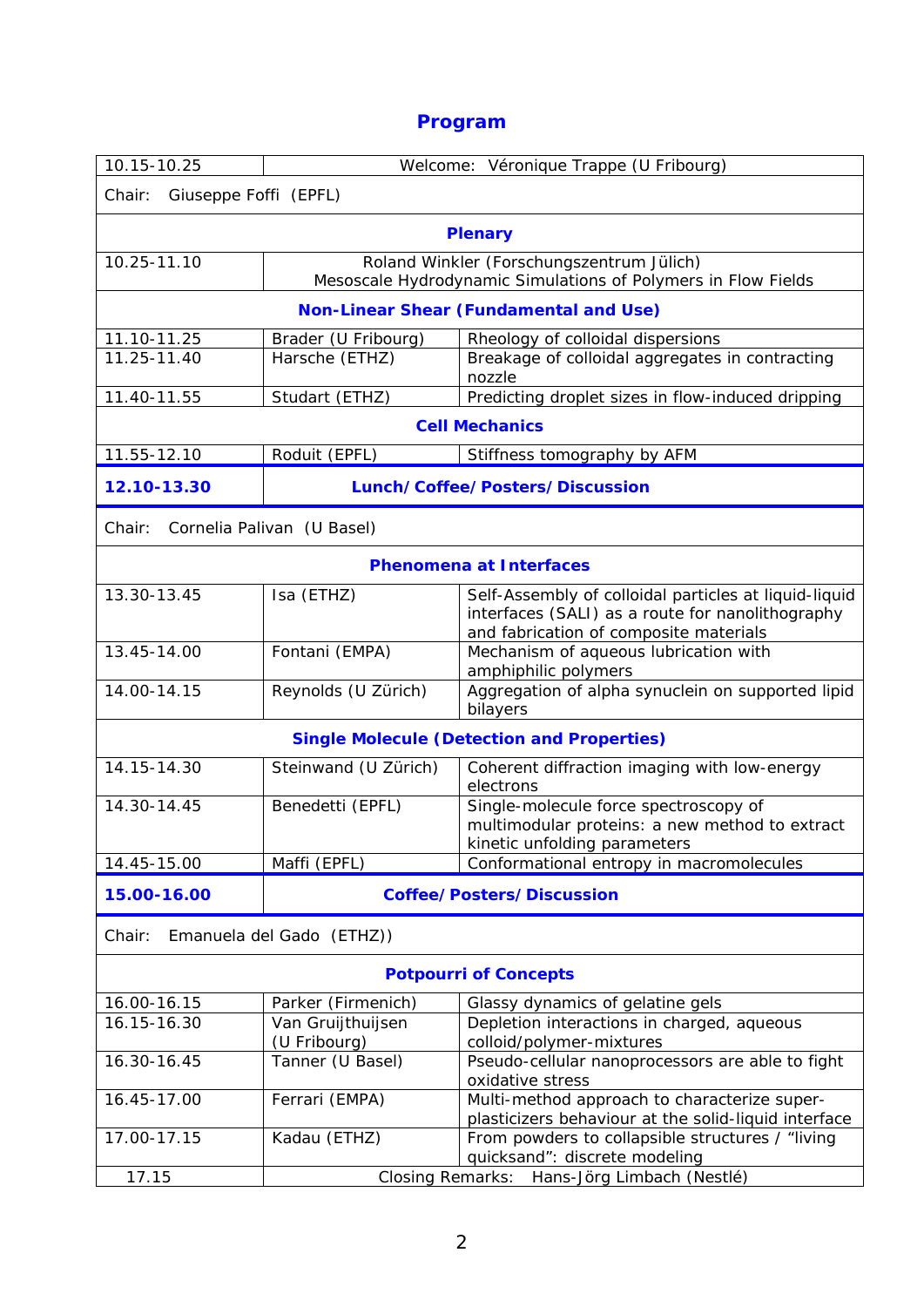## **Poster Contributions**

| <b>Assemblies &amp; Materials</b>             |                              |                                                                                                                                  |
|-----------------------------------------------|------------------------------|----------------------------------------------------------------------------------------------------------------------------------|
| A1                                            | Schoch (U Basel)             | Monitoring structural changes in molecular layers                                                                                |
|                                               |                              | with surface plasmon resonance                                                                                                   |
| A2                                            | Curschellas (ETHZ)           | Characteristics of polyglycerol esters at air-water interfaces                                                                   |
| A3                                            | Zahn (ETHZ)                  | Counterion dependent swelling of redox-active polyelectrolyte<br>multilayers                                                     |
| A4                                            | Braun (U Basel)              | From polymer vesicles to bulk polymer                                                                                            |
| A <sub>5</sub>                                | Balasubramanian<br>(U Basel) | Polymeric nanoreactors: a new way to improve antioxidant<br>therapy                                                              |
| A6                                            | Chevrier (U<br>Fribourg)     | Synthesis of new silver compounds with nicotinic acid<br>derivatives                                                             |
| A7                                            | Balog (PSI)                  | Relationships between the morphology, water uptake, and<br>proton conductivity of radiation grafted proton exchange<br>membranes |
| <b>BioPhysics &amp; BioOriented Materials</b> |                              |                                                                                                                                  |
| <b>B1</b>                                     | Bertseva (EPFL)              | Microrheology of healthy and cancerous cells using optical<br>tweezers                                                           |
| <b>B2</b>                                     | Jud (U Fribourg)             | Towards a better understanding of eye lens transparency<br>and cataract formation                                                |
| B <sub>3</sub>                                | Gunes (Nestlé)               | Scaling of creep-compliance curves of β-lactoglobulin-based<br>systems at pH 2                                                   |
| <b>B4</b>                                     | Toma (U Basel)               | DNA interactions with PAMAM6 dendrimers: dynamics and<br>structure evolution in 3D microchannels                                 |
| B <sub>5</sub>                                | Toughraï (U Basel)           | Solid-supported biomimetic block copolymers membranes                                                                            |
| <b>B6</b>                                     | Baumann (U Basel)            | Protein gates allow in situ enzymatic reactions in polymeric<br>nanocompartments: Towards synthetic organelles                   |
| <b>Colloids &amp; Polymers</b>                |                              |                                                                                                                                  |
| C <sub>1</sub>                                | Sinha (U Genève)             | Direct measurement of van der Waals forces between latex<br>particles across aqueous electrolyte solutions                       |
| C <sub>2</sub>                                | Finessi (U Genève)           | Charge reversal of sulfate latex particles by adsorption of<br>cationic polyelectrolytes studied by direct force measurements    |
| C <sub>3</sub>                                | Mahmoudi<br>(U Fribourg)     | Phase-separation and gelation of protein-poly (ethylene oxide)<br>mixtures: effect of electrostatic interactions                 |
| C4                                            | Dietsch (U Fribourg)         | Nanoengineering of thermosensitive core-shell particles                                                                          |
| C <sub>5</sub>                                | Pravaz (U Fribourg)          | In-situ polymerization as a route towards polymer-colloid<br>nanocomposites                                                      |
| C <sub>6</sub>                                | Fiore (U Fribourg)           | Photo-healable metallosupramolecular polymers                                                                                    |
| C7                                            | Geuss (U Fribourg)           | Where are the domains in ferroelectric polymers? A 2D<br>piezoresponse force microscopy answer to an old question.               |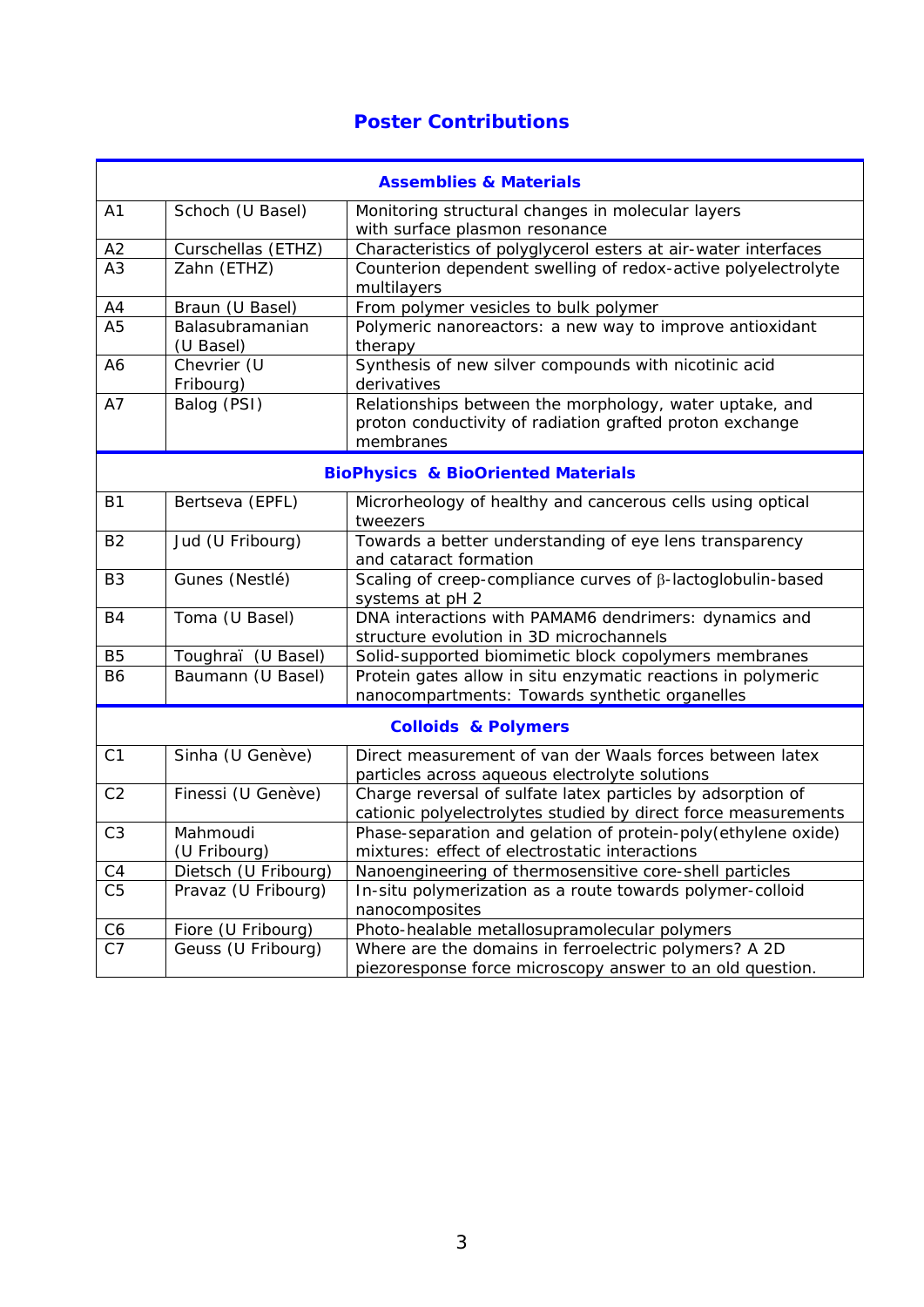## **Abstracts Talks**

## **Plenary Lecture 10.25 – 11.10**

#### **Mesoscale Hydrodynamic Simulations of Polymers in Flow Fields**

Roland G. Winkler

Institut for Advanced Simulation, Forschungszentrum Jülich

The dynamical behavior of dilute or semidilute solutions of complex fluids is strongly affected or even dominated by hydrodynamic interactions. These interactions are of longrange nature and thus need to be taken into account adequately. For an efficient treatment of such systems by computer simulations, the large length- and time-scale difference between the solvent and the solute degrees of freedom calls for a coarsegrained and

simplified description of the solvent dynamics. The multiparticle-collision (MPC) dynamics simulation method is very well suited to study the dynamics of complex fluids. This is

demonstrated by our hybrid simulations, which combine the MPC method for the solvent with molecular dynamics simulations for solutes such as polymers and colloids.

In the talk, the MPC method will be briefly outlined and results will be presented for polymers in flow. In shear flow, such molecules undergo large conformational changes and exhibit an intriguing tumbling dynamics. In microchannel flow, their flow

properties are determined by an complex interplay of confinement, deformation, orientation, hydrodynamic interactions, and thermal fluctuations. In addition, results will be presented for the bundle formation of helical filaments, a mechanism used by bacteria in their locomotion.

### **Non-Linear Shear (Fundamental and Use) 11.10 – 11.55**

#### **Rheology of colloidal dispersions**

J.M. Brader

#### Department of Physics, University of Fribourg

The ability to control and manipulate the macroscopic flow behaviour (rheology) of a colloidal dispersion by tuning the interactions between the constituents is of vital importance for many applications. However, connecting the macroscopic response to the underlying correlation functions and, ultimately, the microscopic inter-particle interactions is a challenging task for classical statistical mechanics based treatments. We will introduce recent developments in tackling this problem, with particular emphasis on the response of dynamically arrested glassy states to an applied shear flow.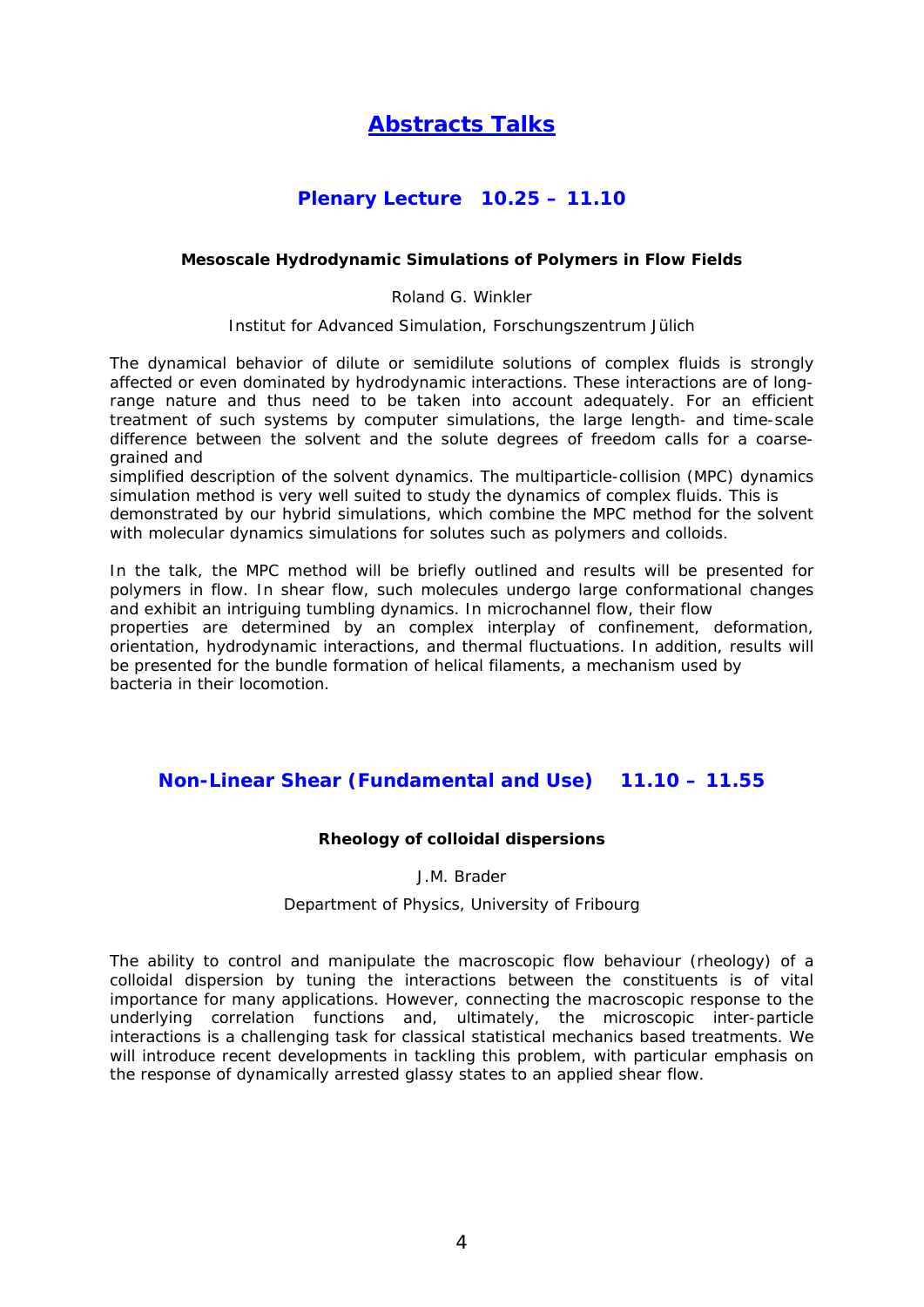#### **Breakage of colloidal aggregates in contracting nozzle**

Yogesh M. Harshe, Miroslav Soos, Marco Lattuada, and Massimo Morbidelli

Department of Chemistry and Applied Biosciences, ETH Zürich

Colloidal aggregates are encountered in polymer processing, pharmaceutical industries, coagulation processes, etc., wherein they are often exposed to different types and magnitudes of flow. The size and morphology of the resulting aggregates is a function of parameters such as their initial structure, the flow strength and flow type, etc, which control the balance between the three main processes occurring in shear dispersions, namely, aggregation, breakage, and cluster restructuring.

Detailed study of interdependence of evolution of the aggregate size and morphology on the imposed flow field and aggregate history, through both modeling and experiments, is missing in the literature. Additionally, a strong link between experiments and modeling has not been established to derive generalized breakage kernels and fragment distribution functions, which could be used in population balance equations-based modeling.

In the present work we have studied the breakage of colloidal aggregates, with two different initial geometries ( $d_f$  =1.7 and 2.7) and composed of 90 and 810 nm primary particles, in extensional flow generated by connecting two syringes with a nozzle, over a wide range of applied hydrodynamic stress. To understand the experimentally observed size and structure evolution of aggregates a model based on Stokesian dynamics method and incorporating DLVO and tangential interactions, was developed. The evolution of cluster size and morphology as a function of number of passes through the nozzle, and also their steady-state values as a function of applied stress as obtained with the model are compared with the experimental results. It was found that, using an appropriately defined flow-field for the model, results in qualitative and quantitative agreement with experiments can be deduced, which help explaining the underlying physics.

#### **Predicting droplet sizes in flow-induced dripping**

A.R. Studart, R.M. Erb, P.W. Chen, J Studer Department of Materials, ETH Zürich

We present an encompassing model predicting the size of droplets dripping into an immiscible flowing fluid. The model incorporates the interplay between shear stresses and interfacial tension acting on the droplet. Despite complex flow behavior, we find that break-up relations for isolated droplets can be used to precisely predict the size of dripping droplets that lie on a universal curve. The model describes data obtained for a wide range of fluid properties and flow conditions including single and multiple dripping events and other experimental data previously reported in the literature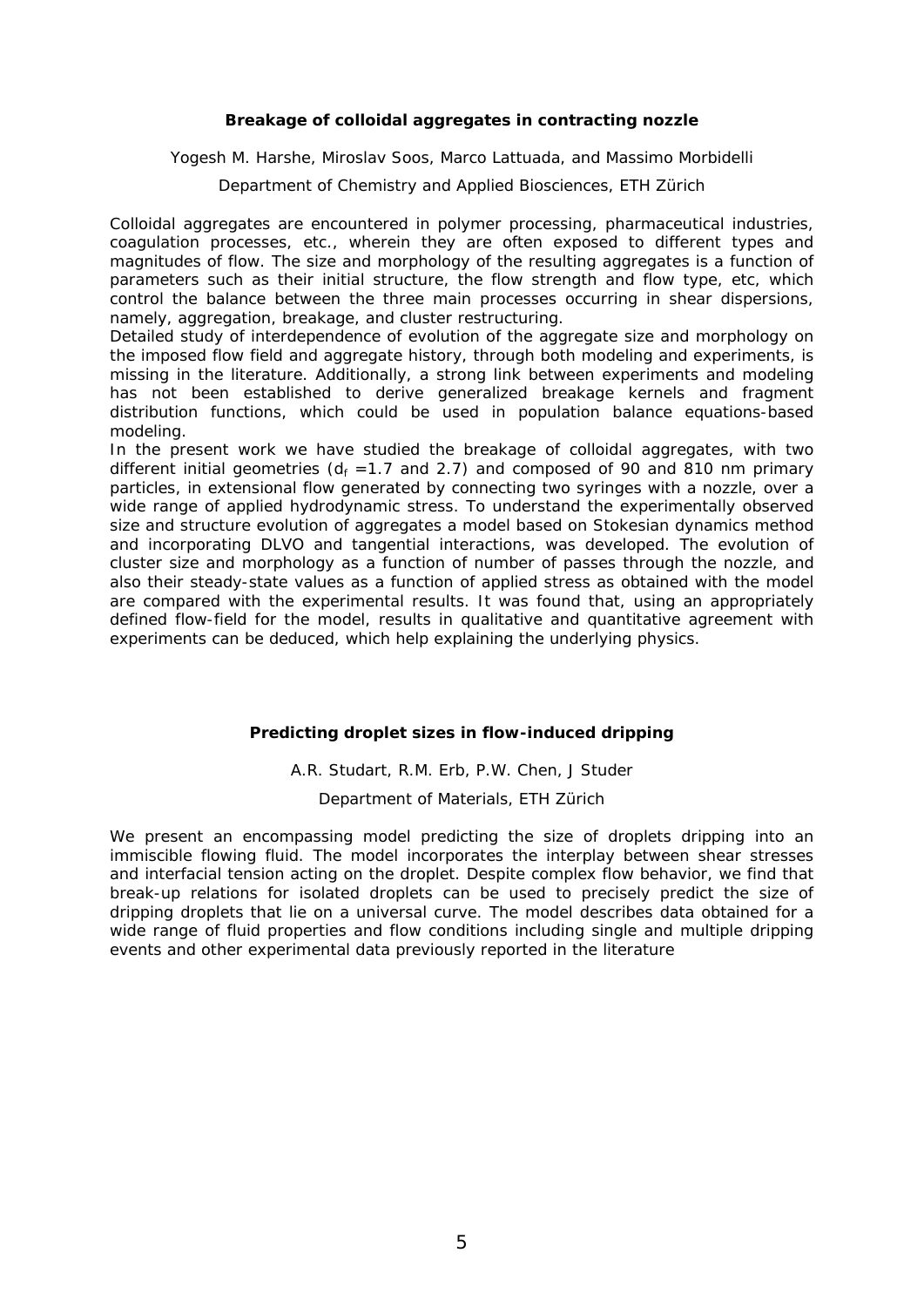## **Cell Mechanics 11.55 – 12.10**

#### **Stiffness tomography by AFM**

C.Roduit [1], B. Saha [2], K. Radotic [3], P. Hornitschek [4], G. Dietler [1], S. Kasas [1]

[1] Institut de Physique des Systèmes Biologiques, EPF Lausanne

[2] National Centre for Cell Science, Ganeshkhind, Pune

[3] Center for Multidisciplinary Studies, University of Belgrade

[4] Center for Integrative Genomics, University of Lausanne

Cell mechanical properties play important roles in a wide variety of cellular functions such as cell adhesion, division or migration and diseases such as cancer or osteoporosis. At the nanometrical scale, the mechanical properties of cellular membrane is important in cell signalling, endo and exocytosis or pathogen adhesion and penetration during infection.

Measuring the cell stiffness at a nanometric resolution is therefore important to understand numerous physiological and pathological phenomena.

The atomic force microscope (AFM) is a very convenient tool to perform mechanical measurements on biological samples in nearly physiological conditions. We recently used this instrument to develop a new imaging technique, called stiffness tomography, that permits to reveal structures buried into the bulk of the sample according to their stiffness.

During the presentation we will introduce this new imaging mode as well as its applications to different cell types such as vegetal cells (Arabidopsis thaliana) macrophages and neurons.

### **Phenomena at Interfaces 13.30 – 14.15**

#### **Self-Assembly of colloidal particles at liquid-liquid interfaces (SALI) as a route for nanolithography and fabrication of composite materials**

Lucio Isa Laboratory for Surface Science and Technology, ETH Zürich

Trapping at the interface, combined with lateral mobility and the presence of specific interactions, makes self-assembly of nanometer-sized colloids at liquid-liquid interfaces a process with huge potential for the creation of controlled two-dimensional structures and patterns and of novel ultrathin materials such as membranes and capsules. In this talk I will first show how SALI can be used for the deposition of non-close packed crystalline nanoparticle arrays over mm<sup>2</sup> areas for lithographic masks with independent control on feature size and spacing. Secondly, I will describe how adsorption and self-assembly of oxide core-polymer shell nanoparticles at water/decane interfaces poses intriguing fundamental physical questions and paves the way to the fabrication of composite, functional materials.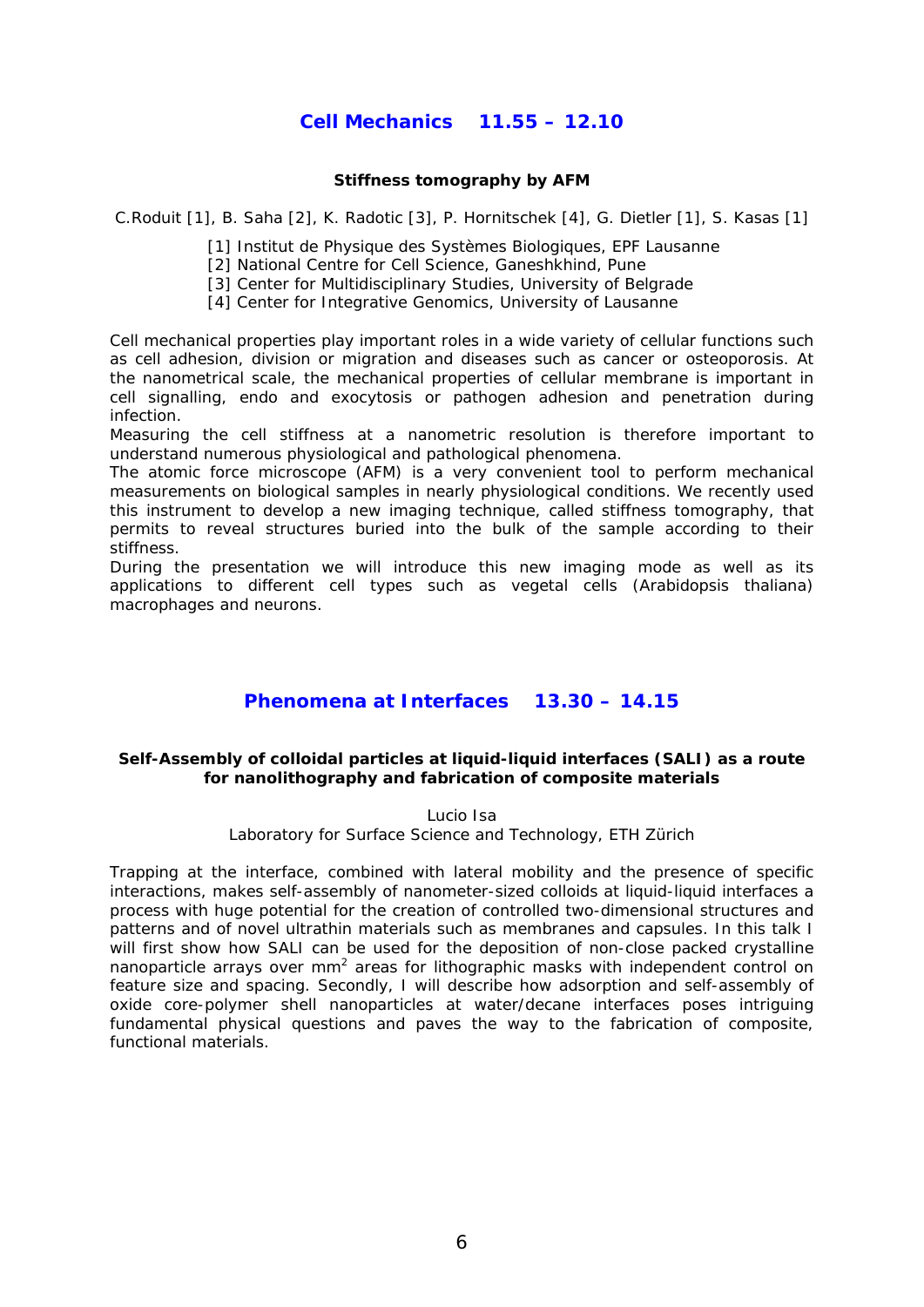#### **Mechanisms of aqueous lubrication with amphiphilic polymers**

G.Fontani [1], R.Crockett [1], D.Passerone [1] and N.D.Spencer [2]

[1] Swiss Federal Institute for Materials Science and Technology, EMPA Duebendorf

[2] Laboratory for Surface Science and Technology, ETH Zürich

The adsorption of amphiphilic polymers and their friction behavior has been investigated in order to determine to what extent these polymers can reduce friction and how the latter is affected by the hydrophobic interactions within and between the polymers.

Theoretical studies have been carried out. A polymer chain has been modeled and molecular dynamics simulations have been performed to evaluate the polymer conformation. The model systems used in this project comprise amphiphilic polymers substituted with hydrophobic chains.

In addition studies on the composition and dynamic evolution of solvation shells around the polymer functional groups and on the polymer structure rigidity have been carried out.

#### **Aggregation of Alpha Synuclein on supported lipid bilayers**

N.P. Reynolds [1]\*, M. Rabe [1], D. Verdes [1], A. Soragni [2], E. Liverani [2], R. Riek [2], S. Seeger [1]

> [1] Institute of Physical Chemistry, University of Zürich [2] Laboratory of Physical Chemistry, ETH Zürich

Alpha synuclein (aS) is a protein expressed predominantly in neural tissues. Upon aggregation it forms toxic amyloid structures which represent a hallmark pathological feature of Parkinson`s disease. The mechanisms of aggregate formation and its cytotoxicity are currently unclear, however the cell membrane is thought to play an important role. Here a surface sensitive microscopy technique (super critical angle fluorescence), cryo-SEM and confocol microscopy have been used to study the aggregation of aS with supported lipid bilayers (SLB). The findings suggest a previously unseen mechanism by which the SLB triggers aggregation of aS and the growing aggregates disrupt the bilayer integrity.

### **Single Molecule (Detection and Properties) 14.15 – 15.00**

#### **Coherent diffraction imaging with low-energy electrons**

E. Steinwand, J.-N. Longchamp, H.-W. Fink

Physics Institute, University of Zürich

Obtaining structural information from just one single molecule would constitute a big step ahead in structural biology since it would eliminate the need to average over millions of molecules and allow investigating proteins that do not readily crystallize. However, such an imaging method requires radiation with wavelengths in the Ångstrom regime, which additionally allows recording of sufficient elastic scattering events from an individual molecule without destroying it. It has turned out that low-energy electrons, i.e. electrons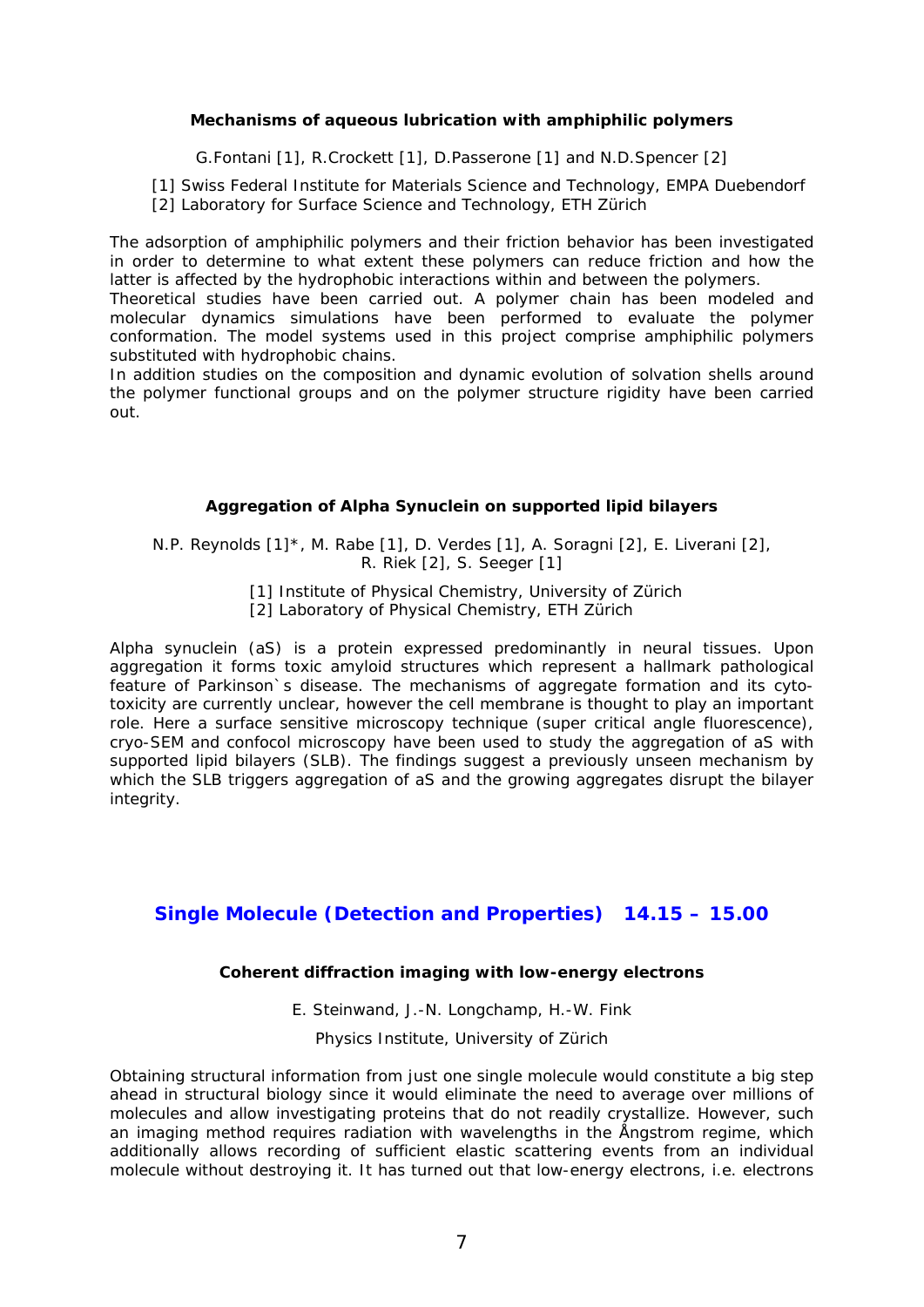with kinetic energies between 50 and 250eV, fulfil these requirements. We have set up an experimental scheme for coherent diffraction imaging with such low-energy electrons. A pivotal component is an electrostatic microlens for collimating the divergent electron beam emitted by the source. First diffraction patterns could be obtained using carbon nanotubes as test-samples.

#### **Single-molecule force spectroscopy of multimodular proteins: a new method to extract kinetic unfolding parameters**

F. Benedetti, S. Sekatskii and G. Dietler

Institut de Physique des Systèmes Biologiques, EPF Lausanne

When multimodular proteins composed of a number of identical modules are unfolded in the course of a single-molecule force-spectroscopy experiment, both the probability distribution of the unfolding force and the most probable unfolding force depend on the number of not-yet-unfolded modules in the protein. We show that this unfolding can be described in the framework of a generalized Bell-Evans model, based on certain minimal assumptions concerning the force loading conditions. In particular, our modified equations for the unfolding force predict, for a multimodular protein containing  $â€ceNâ€$ not-yet-unfolded modules, a linear dependence of the most probable unfolding force on "ln(N)â€. This conclusion has been confirmed in experiments with GB1 proteins, which verify in addition further consequences of the proposed model, including a modified probability distribution of the unfolding force. Based on these results, we propose a new method for analyzing single-molecule force-spectroscopy data for multimodular proteins, which enables one to extract kinetic unfolding parameters from experimental data with no additional assumptions about the unfolding process.

#### **Conformational entropy in macromolecules**

#### C. Maffi and P. de Los Rios

#### Institut de Théorie des Phénomènes Physiques, EPF Lausanne

Many biological processes occur on a subtle equilibrium among several contributions to the free energy landscape. The conformational entropy origins from internal and fast fluctuations of the atoms positions which are difficult to be detected. Nevertheless a correct evaluation of this contribution would help to better understand the physics of proteins which has implications in many important fields such as in drug industry.

In this work we use a basic model of the coil-to-globule transition of polymers consisting in self avoiding walks on the lattice with attraction between close monomers. To this model we add internal vibrations which will contribute with an entropic term to the free energy, enhancing the all-or-none character of the transition. Although this effect was not been directly measured, we present a comparison with experiments on related quantities.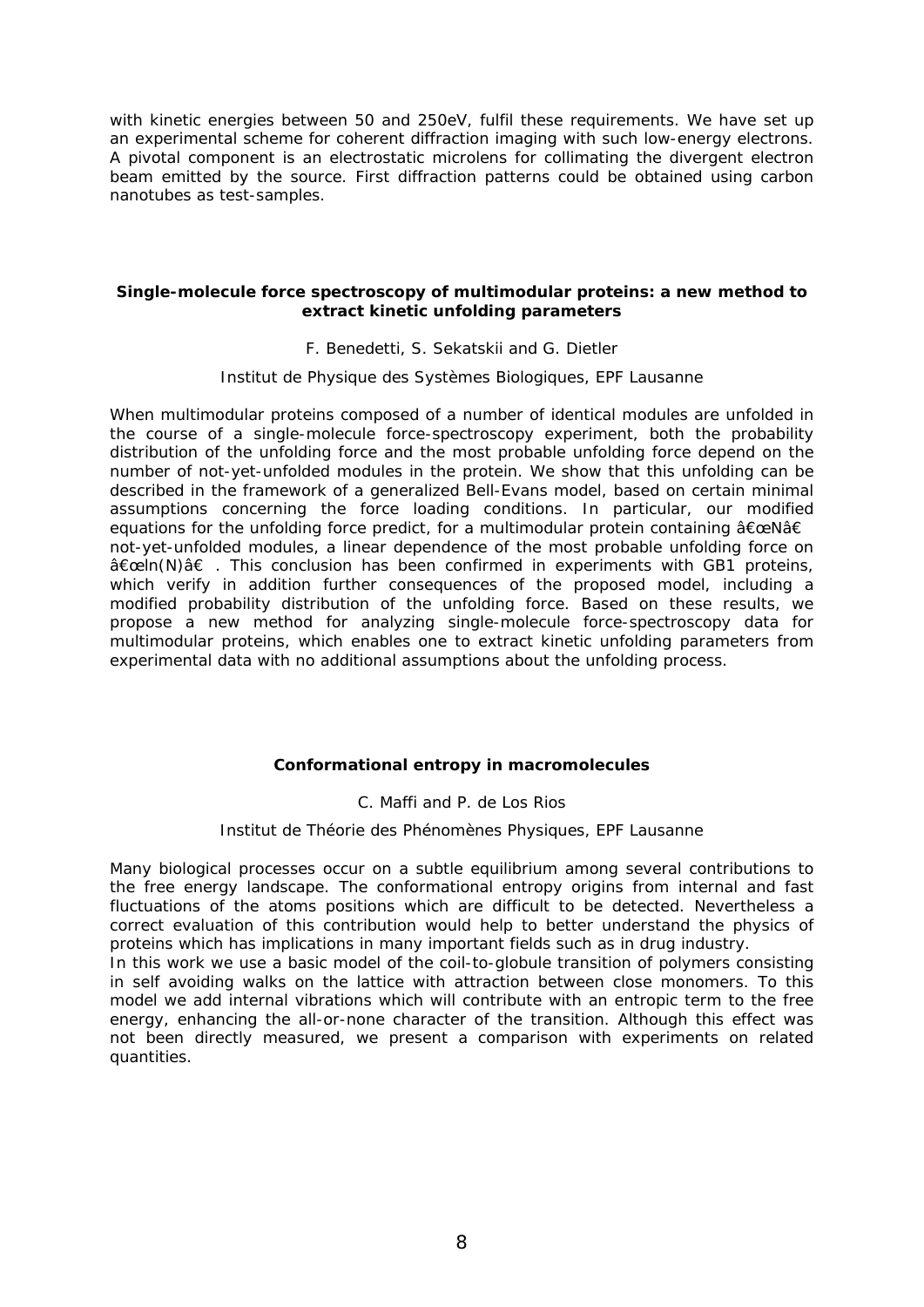## **Potpourri of Concepts 16.00 – 17.15**

#### **Glassy dynamics of gelatin gels**

Alan Parker and Valéry Normand Corporate Research, Firmenich SA, Geneva

We measure the elasticity of thermoreversible gelatin gels during slow cool and heat cycles, with and without stops. The responses, which are measures of the system energy, show the same memory and rejuvenation effects as spin glasses and polymer glasses. At constant temperature, all gels reach an aging regime, where their rate of response decreases linearly in log(time), like polymer glasses and spin glasses. The memory effects after upward temperature jumps also share features with those of spin glasses. We suggest that the parallels between these microscopically diverse systems are due to their temperature-dependant, rugged, hierarchical energy landscapes. Gelatin gels act like "colloidal spin glasses", with length and time scales that should allow the relation between mesoscopic dynamics and macroscopic behavior to be measured experimentally.

#### **Depletion interactions in charged, aqueous colloid/polymer-mixtures**

Kitty van Gruijthuijsen [1], Najet Mahmoudi [1], Anna Stradner [1], Remco Tuinier [2], Marc Obiols-Rabasa [3], Peter Schurtenberger [3]

- [1] Adolphe Merkle Institute, University of Fribourg
- [2] Van't Hoff Laboratory, University of Utrecht
- [3] Physical Chemistry, Lund University

Food and materials sciences have started to enormously profit from parallel developments in soft matter physics. Especially insight into model systems without specific interactions, like hard spheres, charged spheres, and ideal polymers, can easily be extrapolated to their industrial counterparts. In mixtures of these model components, steric exclusion of the polymer from an area around the colloid results in an attractive colloid-colloid interaction potential, the so-called depletion attraction. Theoretical models to predict depletion-induced phase behaviour apply both to organic model systems, as well as to mixtures of natural ingredients. In a next step towards reality's complexity we introduce electrostatic repulsions between the colloids, creating an interesting playing field to study phenomena like phase separation, transient gelation, and more exotic cluster formation. Latex colloids that are both sterically and electrostatically stabilized ensure reversibility of the observed phase behaviour, and increase control over the particle stability. We systematically vary salt concentration and polymer size to cover a series of ratios between the ranges of attraction and repulsion. The resulting phase diagrams are compared to the relatively straightforward Generalized Free Volume Theory.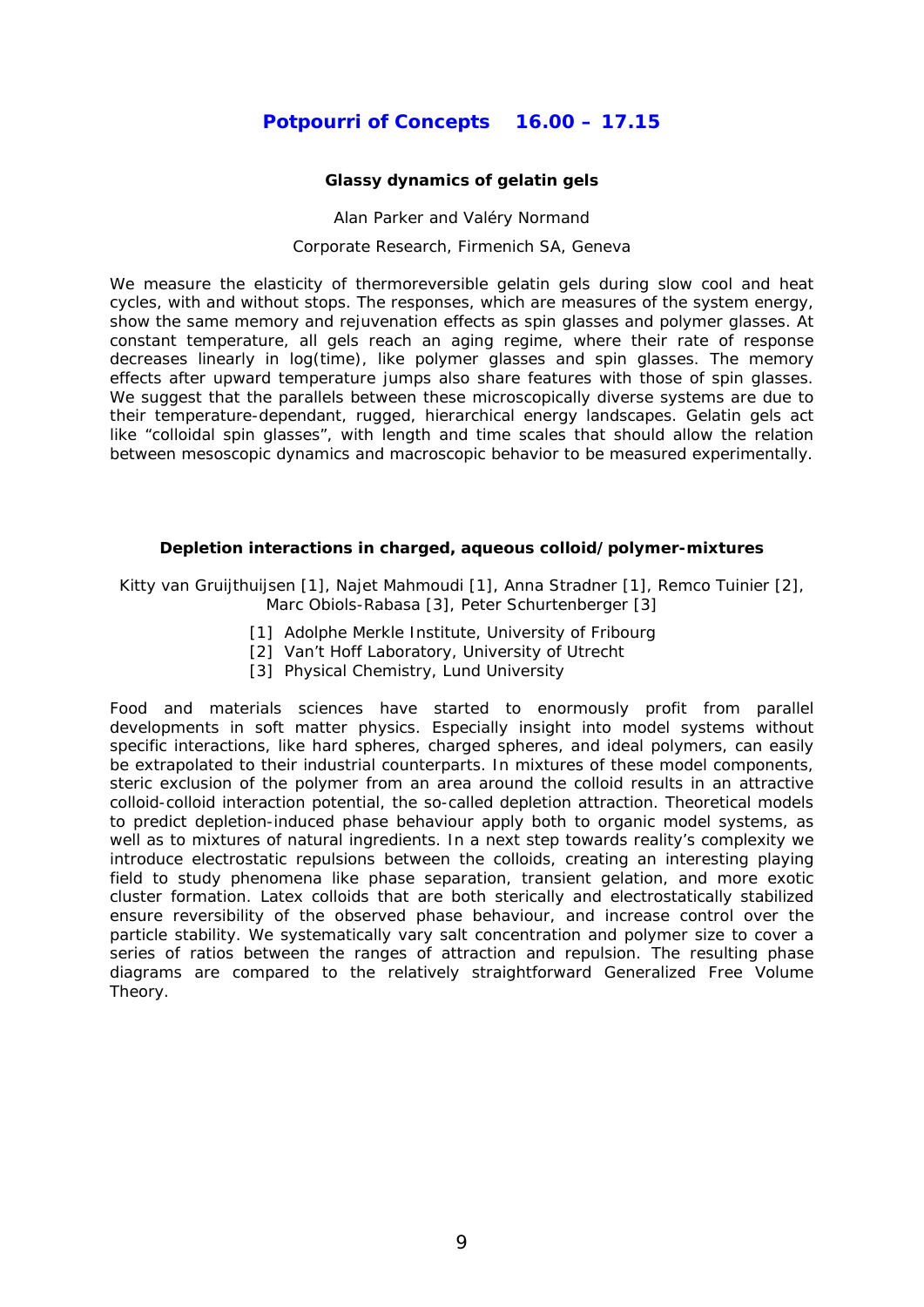#### **Pseudo-cellular nanoprocessors are able to fight oxidative stress**

P. Tanner, O. Onaca, V. Balasubramanian, G. Palivan

Chemistry Department, University of Basel

Oxidative stress, which is due primarily to an imbalance in reactive oxygen species (ROS) such as superoxide radicals, peroxynitrite, or hydrogen peroxide, represents a significant factor both in pathological conditions ranging from arthritis to cancer, and in toxicological conditions related to the presence of inorganic particles at nanometer scale. Here, we introduce a tool the pseudo-cellular nanoprocessor as part of a new concept with potential application in therapy. Combining two enzymes that act in tandem in situ in the cavities of polymeric vesicles that have the architecture and flow-of-information as known from electronics processors allows us to obtain a highly sensitive catalytic system. This represents an effective means to simultaneously detect and combat superoxide radicals, and related H2O2. Superoxide dismutase and lactoperoxidase were selected as a model highlighting the combination of enzymes. These were shown to participate in a cascade reaction and in situ catalysis in the cavities of nanovesicles, transforming superoxide radicals to molecular oxygen and water and thereby mimicking their natural behavior. The channel protein, outer membrane protein F, facilitated the input/output flow of LPO substrate/products, and dramatically increased the penetration of superoxide radicals through the polymer membrane, as established by nanoprocessor activity assays. The nanoprocessor remaines active after up-take by THP-1 cells, thus exemplifying an effective approach to enzyme therapy. This concept, meets the challenges of simultaneously detecting and detoxifying superoxide radicals and related, harmful peroxides, thus exemplifying an effective approach to enzyme therapy in oxidative stress.

#### **Multi-method approach to characterize superplasticizers behavior at the solid-liquid interface**

#### Lucia Ferrari, Josef Kaufmann, Frank Winnefeld

#### Laboratory for Concrete/Construction Chemistry, EMPA

Superplasticizers (also known as High-Range Water-Reducing Admixtures) are fundamental cement admix-tures which disperse the colloidal particles in fresh cementitious mixtures. Besides improving the workability properties, this effect drastically improves many other properties and allows the production of high performance concrete or self-consolidating concretes. Despite this wide use of superplasticizers, their fundamental mechanisms of interaction at the particle-water interface are not completely understood yet, leading to unex-pected effects. The main working principles of these admixtures are related to their adsorption on colloidal particles and dispersion nano-forces exerted by superplasticizers, which have high influence on the rheol-ogy. Furthermore, the adsorption process provokes significant alteration of the zeta potential of the particles in the suspension.

A study including all these techniques (adsorption isotherms, force measurements by atomic force micros-copy (AFM), zeta potential, and rheology) is presented here. A comprehensive understanding of superplasti-cizers fundamentals principles is emphasized. Besides fresh cement pastes, synthetic solutions in combina-tion with model inert powders are used to monitor the effect of different ions content. A detailed analysis about polymer architecture and about ionic species in solution is presented in order to illustrate the influence of these parameters on superplasticizer behavior at the solid-liquid interface. Moreover, measurements with AFM clarified the formation of superplasticizer multilayer, and highlighted changes in side chain conformation according to the solution used to monitor it.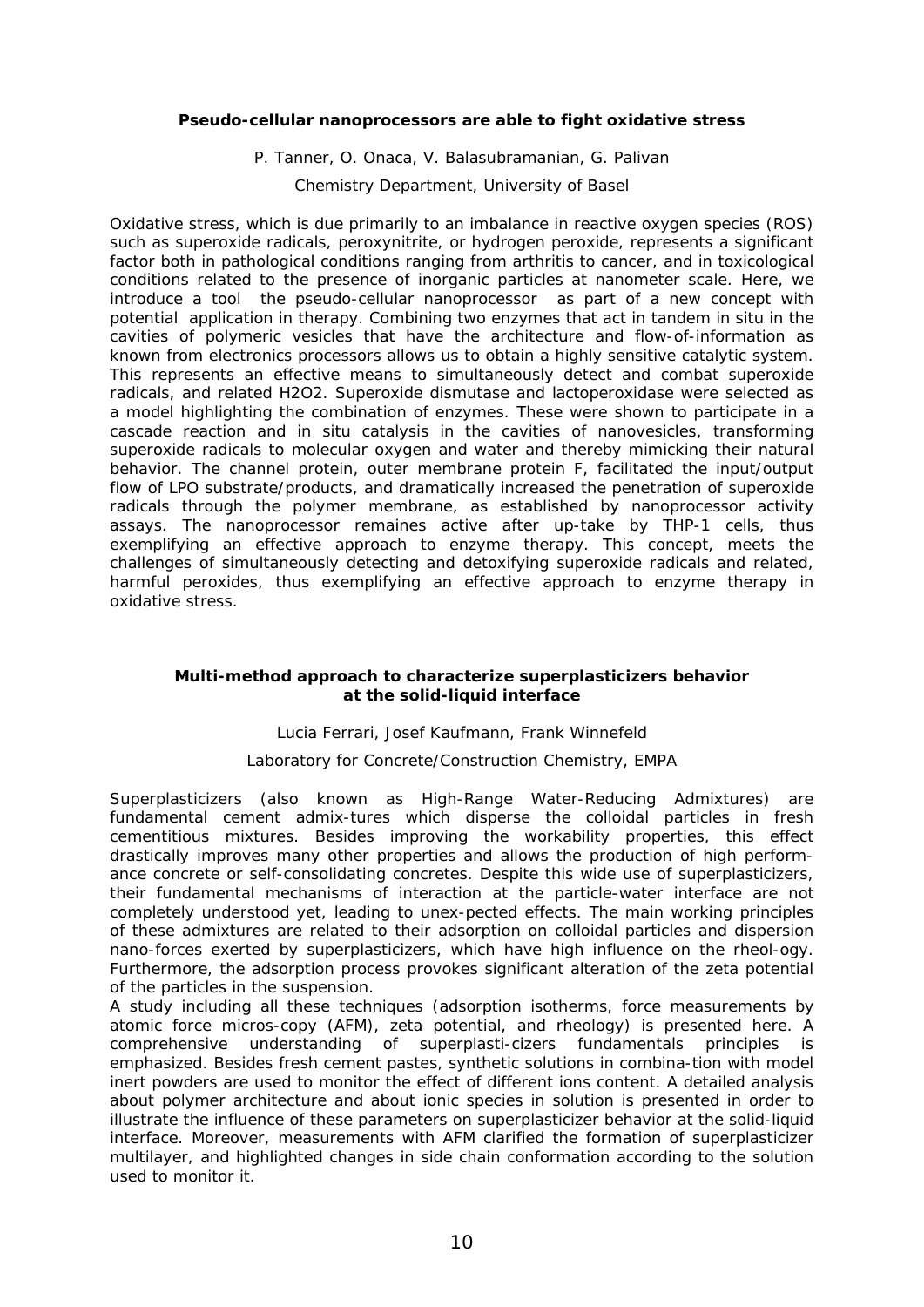#### **From powders to collapsible structures/"living quicksand": discrete modeling**

D. Kadau and H. J. Hermann Institute for building materials, ETH Zürich

The discrete element method constitutes a general class of modeling techniques to simulate the microscopic behavior (i.e., at the particle scale) of granular/soil materials. We present a variant of the contact dynamics method, originally developed to model compact and dry systems with lasting contacts. This variant accounts for the cohesive nature of fine powders and soils. We use a modification of the model to investigate the "quicksand" behavior of a collapsing soil/suspension material. Our model is validated with real data obtained from in situ measurements performed with a specific type of natural quicksand at the shore of drying lagoons (1-2).

The loose granular structures involved in collapsing soils/suspensions and many other materials are investigated in detail. We study the influence of the granular bond number on the density profiles and the generation process of the loose packings, in our case a ballistic deposition process while at the same time the structures collapse due to gravity. This collapse occurs discontinuously in slides which are the basis for developing a model for the final density profiles.

- (1) D. Kadau, H.J. Hermann, J.S. Andrade Jr., A.D. Araujo, L.J.C. Bezerra, L.P. Maia, Living Quicksand, Granular Matter 11, 67-71 (2009)
- (2) D. Kadau, H.J. Hermann, J.S. Andrade Jr., Collapsing granular suspensions, Europ.Phys.J.E 30, 275-281 (2009)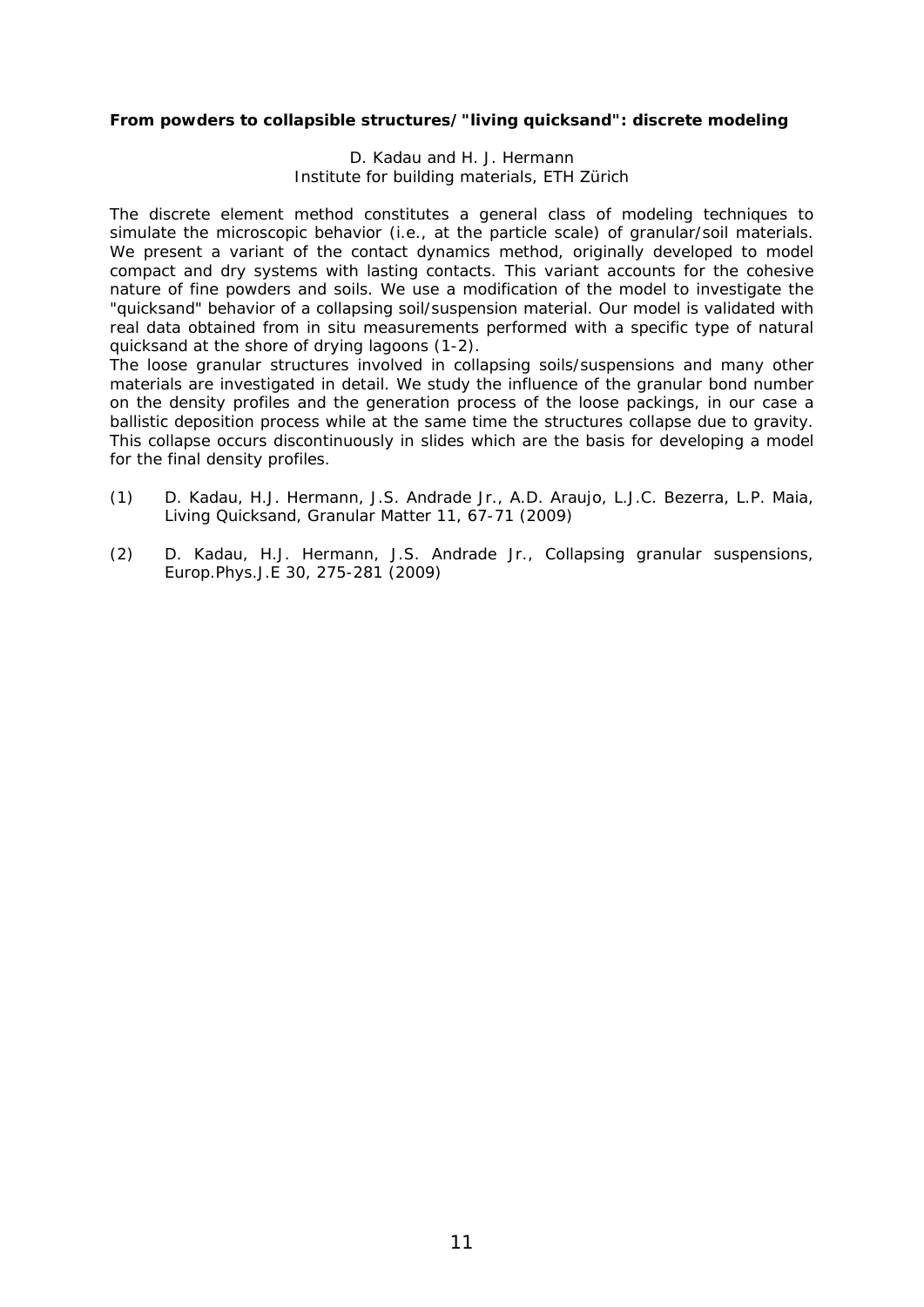## **Abstracts Posters**

### **Assemblies & Materials**

#### **A1: Monitoring structural changes in molecular layers with surface plasmon resonance**

R.L. Schoch, L.E. Kapinos, R.Y.H. Lim

Biozentrum, Swiss Nanoscience Institute, University of Basel

Here, we have conceived of a method for measuring structural changes in a molecular layer without requiring a direct measurement of the refractive index. As surface plasmon resonance (SPR) is a surface sensitive method, we obtain a value for the excluded volume of a surface tethered molecular layer from the SPR signal arising from noninteracting particles. As a proof of concept, the method was tested by measuring the signal of bovine serum albumin (BSA) atop a polyethylene glycol (PEG) layer. The sensitivity of the method allowed us to distinguish between different length PEGs. Measuring structural changes in a PEG layer might then include the binding of anti-PEG antibodies to a surface tethered PEG layer.

#### **A2: Characteristics of polyglycerol esters at air-water interfaces**

C.S. Curschellas [1], D.Z. Gunes [2], H.J. Limbach [2], M.E. Leser [2], E.J. Windhab [1]

- [1] Laboratory of Food Process Engineering, ETH Zürich
- [2] Nestlé Research Center, Lausanne

The lamellar phase forming surfactant Polyglycerol Ester (PGE) is a good foaming agent. The free fatty acids, which are residues from the production process, play a major role in self-assemblies of this polyglycerol ester (1). This work focuses on the influence of NaCl on the structures formed at the air-water interface. Interfacial shear and dilatational rheology was chosen to further characterize these interfaces. Data acquired at long adsorption times can help in understanding foam stability, and the diffusion rate of the surfactant from the bulk to the air-water interface can help understanding foamability  $(2)$ .

- (1) Duerr-Auster, N., Eisele, T., Wepf, R., Gunde, R., Windhab, E. J. Colloid and Interface Sci. 2008, 327, 446
- (2) Rodriguez Patino, J.M., Sanchez, C.C., Rodriguez Nino, M.R. Adv. Colloid Interface Sci. 2008, 140, 95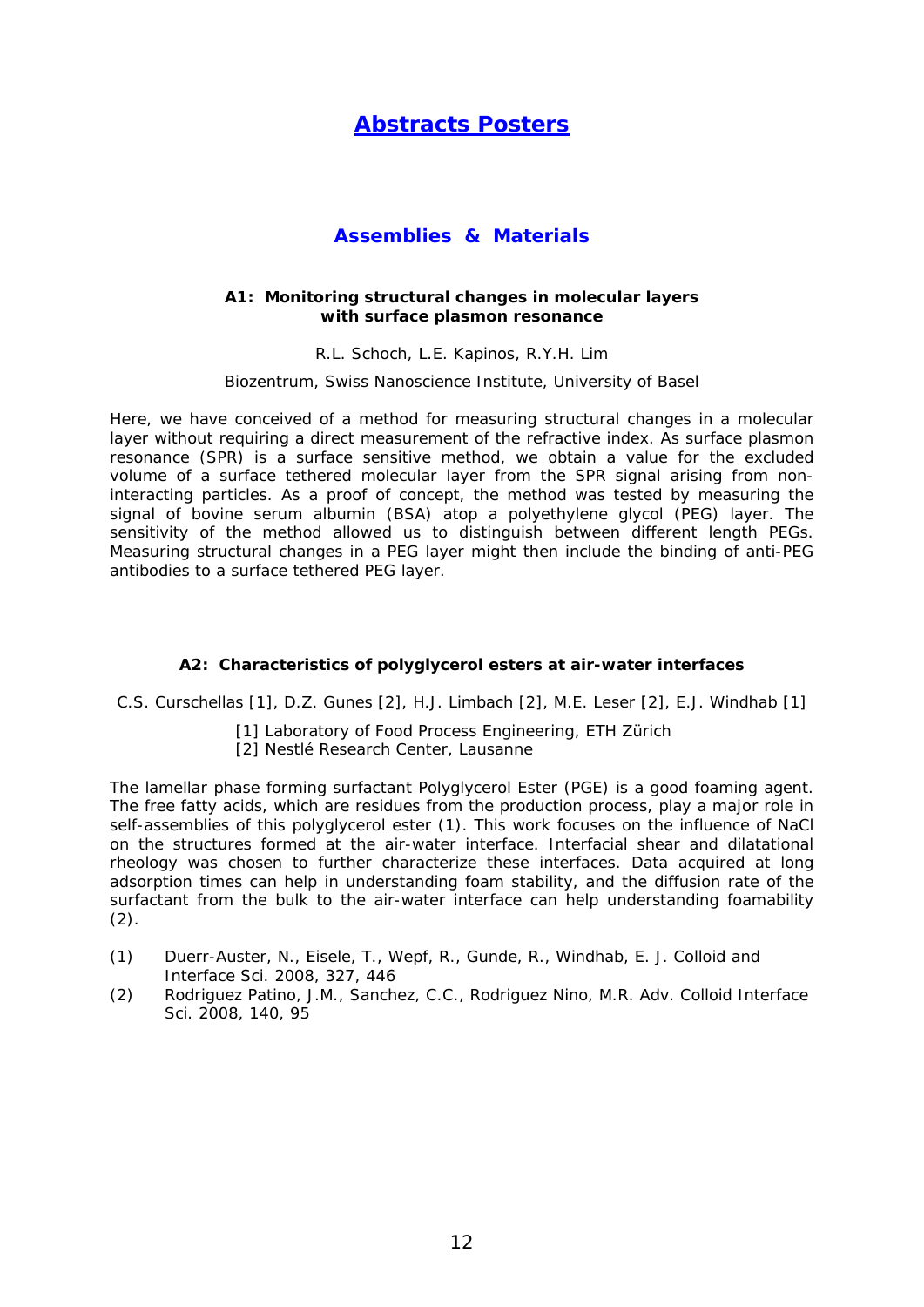#### **A3: Counterion dependent swelling of redox-active polyelectrolyte multilayers**

R. Zahn [1], F. Boulmedais [2], J. Vörös [1], P. Schaaf [2] and T. Zambelli [1]

[1] Laboratory of Biosensors and Bioelectronics, ETH Zürich

[2] Institut Charles Sadron, CNRS, Strasbourg

Polyelectrolyte Multilayers (PEMs), formed by alternating layer-by-layer (LBL) deposition of polyanions and polycations, have been widely studied during the last decade. The properties of these layers can be tuned by varying the PEM composition, and thus present a promising tool for a wide range of applications.

Here we present a PEM consisting of alternating layers of Poly-L-Glutamic Acid (PGA) and Poly-(Allylamine Hydrochloride) (PAH) containing Ferrocyanide (FC) ions as electrochemically active species. The PEM buildup was monitored in situ using Quartz Crystal Microbalance with Dissipation monitoring (QCM-D). Ferrocyanide (FC) ions were added to the film and cyclic voltammetry was performed to oxidize and reduce the ions.

We found that oxidation and reduction of the incorporated FC ions caused the expansion and contraction of the PEM films. Applying 0.6 V caused the FC ions to be oxidized from [Fe(CN)6]4- to [Fe(CN)6]3-, leading to a thicker and less rigid film. This was observed using electrochemical QCM-D (EC-QCM-D). Subsequent reduction of the ions caused the film to contract back to its original state. Measurements involving different counter ions showed a strong dependency on the anion species, charge, and molarity. No such effects could be shown for different cations. The swelling behavior of the PEM films is also influenced by changes in the pH of the buffer.

The observed swelling behavior is attributed to charge compensation by counter ions. Upon oxidation of the FC, anions diffuse into the PEM and replace the missing negative charge. These ions, and their accompanying hydration shell, cause an increase in the osmotic pressure within the layer, which leads to the observed swelling behavior. Depending on their thermodynamic properties (charge, hydration shell thickness, and hydration entropy), a certain fraction of the counter anions can condensate on the PAH-FC complexes and decrease the swelling. This dependency of the swelling effect on the specific interaction of the polymer to the counter ion is also verified by Isothermal Titration Calorimetry (ITC) and Attenuated Total internal Reflectance Fourier Transformed InfraRed (ATR-FTIR) spectroscopy. High ionic strengths and pH values result in partial Donnan breakdown, which allows water to enter and cations to leave the PEMs.

To conclude, we have investigated a system of electroactive PEMs. Their swelling response can be tuned by choosing different counter ions and pH conditions.

#### **A4: From polymer vesicles to bulk polymer**

#### Jörg Braun and Wolfgang Meier

#### Department of Chemistry, University of Basel

The formation of polymer vesicles is still not totally understood form the point of view of assembly depending on molecular properties. Our interest is to characterize the different morphologies of amphiphilic block-copolymers in aqueous solutions from dilute polymer systems to the bulk. The phase diagram showing the transition from lyotropic phases to isotropic phases will allow understanding the formation of vesicles in more details.

Four amphiphilic block-copolymers based on poly(ethylene oxide)-co-poly(13-methyl-1μcaprolactone) - PEO-b-PMCL - with a constant hydrophilic block and varying the hydrophobic <sup>3</sup>-methyl-caprolactone one were synthesized via anionic ring opening polymerization and characterized. Several semi-equilibrium solutions were prepared either by stirring or by shaking and analyzed by dynamic and static light scattering, transmission electron microscopy and small-angle x-ray scattering.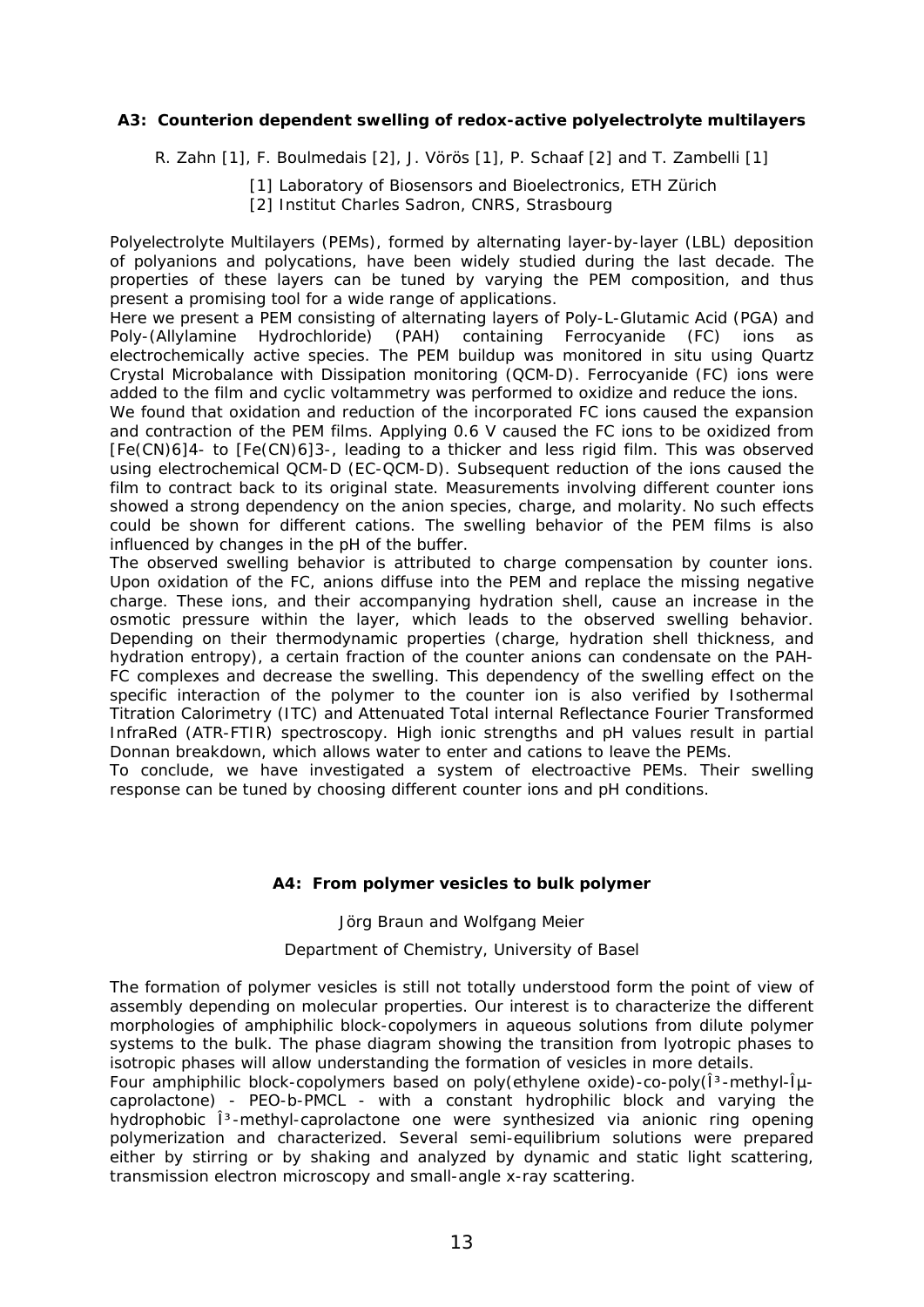At low concentrations PEO23-b-PMCL32, PEO23-b-PMCL44 and PEO23-b-PMCL54 selfassemble into vesicles with different sizes, the biggest morphology being self-assembled from PEO23-b-PMCL54. Increasing the polymer concentration leads to packing of vesicles, and starting at approximately 20 wt% a lamellar phase is formed. This gets more and more pronounced as the polymer concentration is increasing until 80 wt% where a transition phase occurs, followed by a disordered phase. In the case of the longest polymer chain, just before the transition-phase, an inverse hexagonal phase (H2) is observed. In the case of PEO23-b-PMCL25 besides of vesicles also rod-like micelles are present. Both vesicles and rod-like micelles are packing in a hexagonal manner phase (H1), before the lamellar phase is observed.

These details we obtained from the phase diagram are essential to understand the vesicles formation, and thus control it for future technological applications.

#### **A5: Polymeric nanoreactors: a new way to improve antioxidant therapy**

#### V. Balasubramanian, O. Onaca, F. Axthelm, W. Meier, C. G. Palivan

#### Department of Chemistry, University of Basel

Many naturally occurring proteins offer promise, particularly in diseases caused by insufficient amounts or inactive variants of those proteins. Unfortunately, this promise has not yet been fulfilled (except insulin and growth factor), largely because of significant barriers to effective bioavailability, as it is the case for antioxidant enzymes, such as superoxide dismutase (SOD), catalase, peroxidases. Even if a variety of approaches have been examined to address these bioavailability limitations, including the synthesis of protein mimics, modified proteins or encapsulation in liposomes/polymeric carriers from where they are delivered, these approaches have various drawbacks, such as instability, loose of activity during the modification, or short circulation lifetime, and release of the compound in non-controlled conditions/biological compartments. Nanoreactors based on encapsulation of active compounds in polymeric vesicles that enable them to act in situ, have recently been developed as a new way for their protection.

Here we present the concept of antioxidant nanoreactors based on the encapsulation of SOD-mimics (SODm) in polymeric vesicles with oxygen permeable membrane. Superoxide anions (O2•– ) represent one of the major reactive oxygen species involved in oxidative stress in cells, and known to play an important role in diseases such as asthma, atherosclerosis, neurodegenerative diseases, cancer and AIDS. The antioxidant nanoreactors we develop serve to protect the antioxidant agents and simultaneously to let them act in situ.

First, the antioxidant nanoreactor was formed by the encapsulation of SODm in amphiphilic block copolymer vesicles made of poly-(2-methyloxazoline)-poly (dimethylsiloxane)-poly (2-methyloxazoline). We choose amphiphilic block copolymers because their self-assembly as vesicles allow the simultaneous encapsulation of the active compound in mild conditions that are supposed to not affect the sensitive enzyme. The function of this antioxidant nanoreactor was tested by pulse radiolysis, which demonstrated that SOD remains active inside and detoxifies the superoxide radical in situ. We ensure the system membrane is oxygen permeable and thus fulfills a double role: to shield the antioxidant agent and to enable agent and substrate to react inside the polymeric "cage". In this way it is possible to improve the bioavailability of an antioxidant agent and to avoid the disadvantages of conventional drug release carriers, such as uncontrolled release of the antioxidant agent. Furthermore, we optimize the antioxidant nanoreactors by encapsulating low molecular weight SODm, by changing the procedure of vesicles formation or by modifying the molecular properties of the vesicles membrane in order to increase their ability to detoxify O2¯.

The antioxidant nanoreactor was tested for cellular uptake, cytotoxicity in monocytes (THP-1) to assess conditions for possible biomedical applications. Confocal laser scanning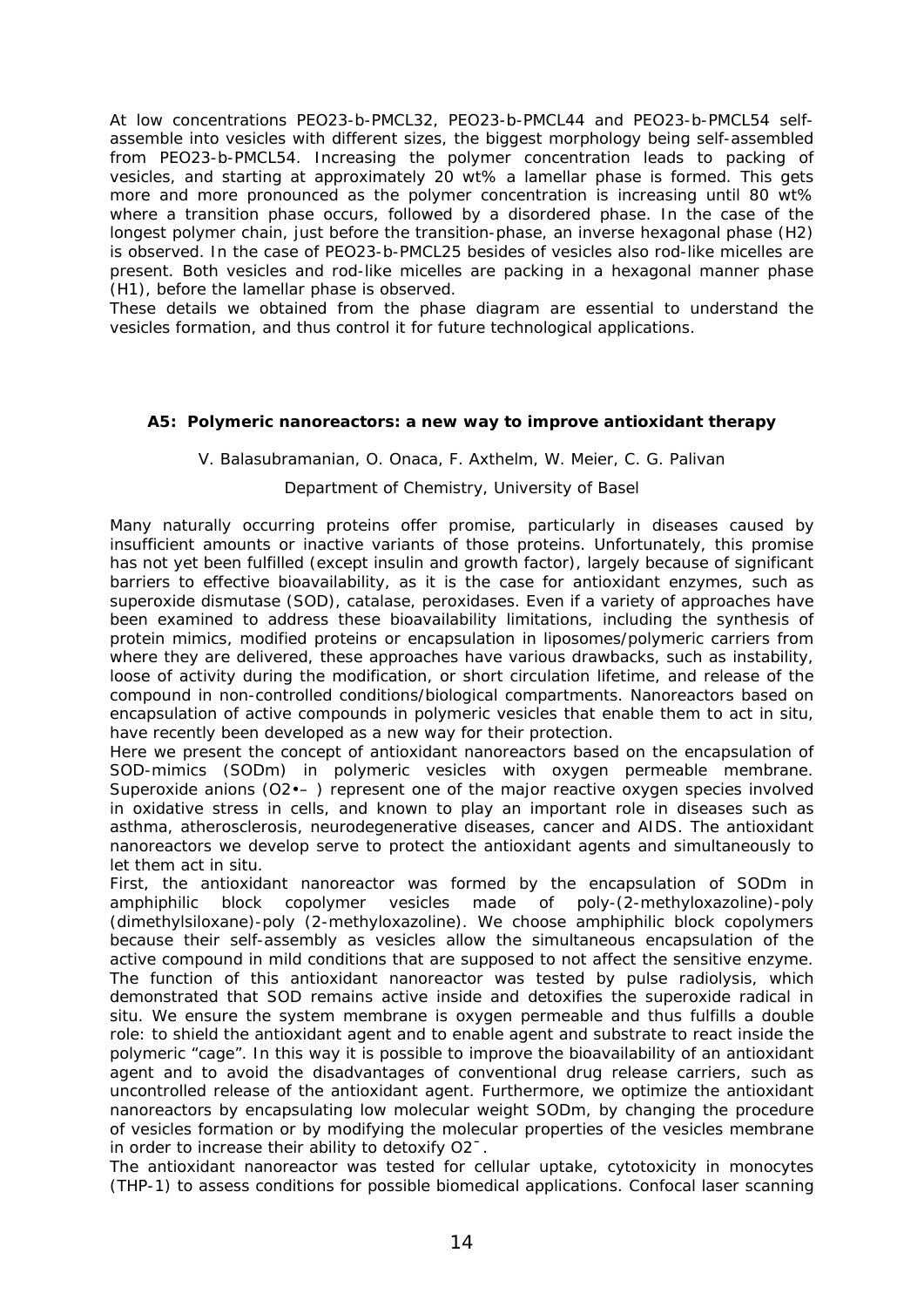microscopy analysis allowed us to see the intracellular uptake and distribution of the nanoreactors. The quantitative uptake was estimated through flow cytometry, and approximately 11% of cells contained internalized nanoreactors even without a functionalized vesicle surface to support a targeted approach. Located mainly in endosome-like compartments, the antioxidant nanoreactors showed minimal cytotoxicity after 24 h incubation compared to free CuIISODm. This clearly points to a unique method to provide SOD-mimic-based antioxidant therapy, whereby encapsulating mimics in polymeric nanoreactors avoids mimic degradation within biological compartments and simultaneously allows SODm to act in situ when concentrated inside nanometer-range polymer cavities.

#### **A6: Synthesis of new silver compounds with nicotinic acid derivatives**

#### Inès Chevrier, Katharina M. Fromm

#### Department of Chemistry, University of Fribourg

Complexes with silver ions have a great potential for applications in medical uses. Those complexes with ligands derived from nicotinic acid and with polyethylene oxide groups as spacer are synthesized. Upon coordination to silver ions, polymorphism can be observed: metallacycles and, under special conditions, chain structures are obtained.



Finally we propose the development of complexes with longer spacers to study the possible formation of liquid crystals.

(1) Adeline Y. Robin, Jorge L. Sagué and Katharina M. Fromm, *CrytEngComm*, **2006**, *8*, 403-416

#### **A7: Relationships between the morphology, water uptake, and proton conductivity of radiation grafted proton exchange membranes**

#### S. Balog

Laboratory for Neutron Scattering, Paul Scherrer Institut,

Small-angle neutron scattering contrast-variation study of hydrated proton exchange membranes is presented and the relationships between morphology, water uptake, and proton conductivity are discussed. These polyelectrolyte membranes are synthesized by radiation-induced grafting of poly(ethylene-alt-tetrafluoroethylene), ETFE, with styrene in the presence of a crosslinker (divinylbenzene, DVB) and the polystyrene is sulfonated subsequently.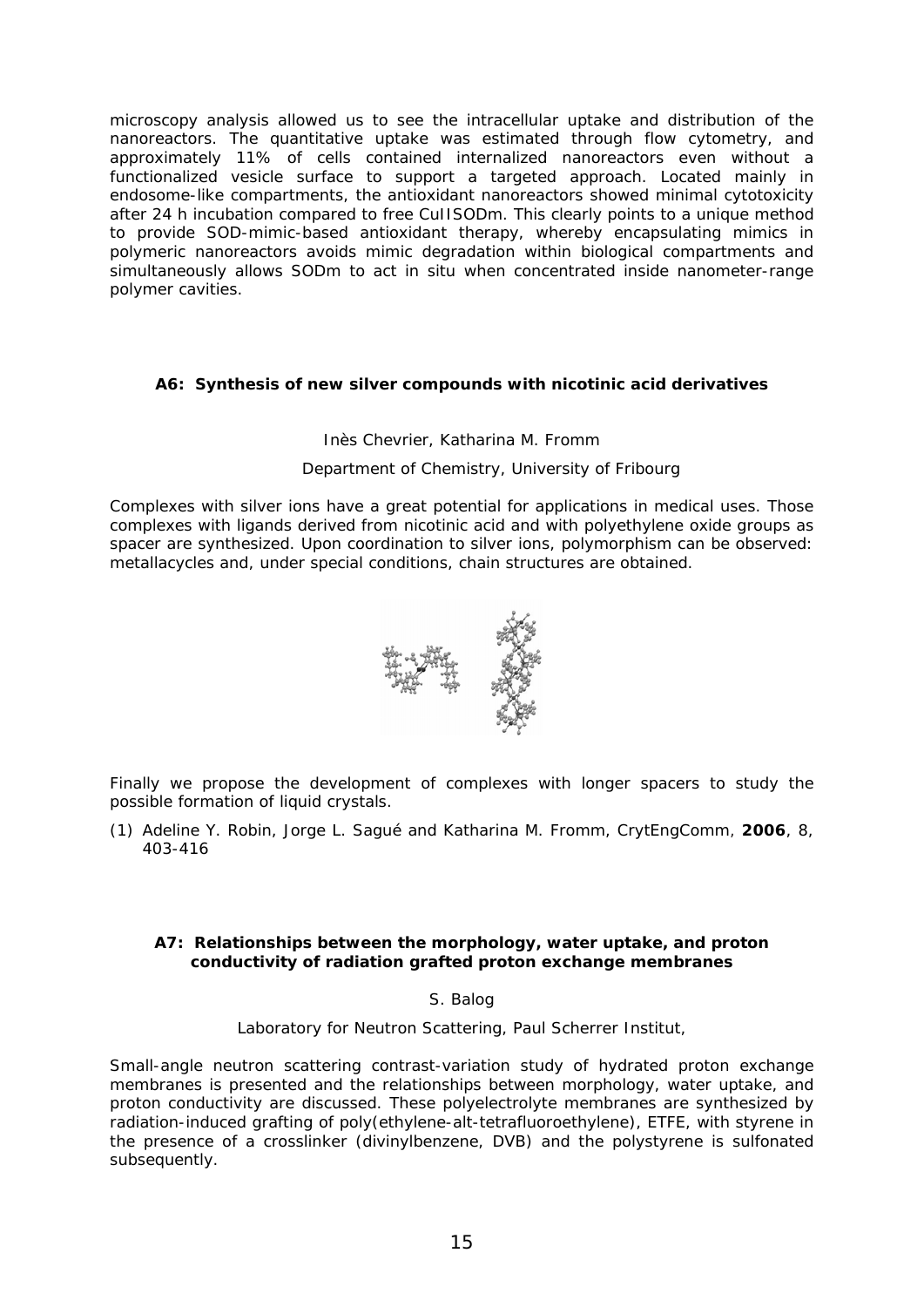## **BioPhysics & BioOriented Materials**

#### **B1: Microrheology of healthy and cancerous cells using optical tweezers**

E.Bertseva

Institut de Physique de Matière Condensée, EPF Lausanne

The mechanical properties of cells are critical for their shape, motility and interaction within the tissues which is involved in many physiological and pathological processes including progression of cancer (methastasis). Qualitatively it is known that cancerous cells are softer than normal cells but a detailed characterization is lacking. Here it is proposed to use optical tweezers microrheology (OTM) to measure and to compare two related types of cells: the healthy HCV29 and cancerous T24 epithelial cells of the human urine bladder. OTM is a non-invasive method to evaluate the mechanical parameters of the cells using sub-micrometer tracer particles embedded in the cytoplasm.

The mean-square displacement (MSD) of tracer positions allows to extract such physical quantities as stiffness, compliance, viscosities or dynamic moduli.

The new theoretical equation describing the subdiffusional MSD in the OT confined environment has been used for the data analysis and allowed to extract the viscoelastic moduli in the 1e-5-10 Hz frequency range. In both cell lines the subdiffusion has been observed with very close sub-diffusive exponents:  $0.73\pm0.02$  for HCV and  $0.68\pm0.03$  for T24, which correspond to the prediction of the model of semi-flexible polymers.

Such a combined analysis will allow a better understanding of the distribution of mechanical response functions between the different components of the cell and their contribution to the cancerogenesis.

#### **B2: Towards a better understanding of eye lens transparency and cataract formation**

Corinne Jud [1], Najet Mahmoudi [1], Yuki Umehara [1], Malin Zackrisson [4], Giuseppe Foffi [2], Nicolas Dorsaz [2] , George Thurston [3], Anna Stradner [1], Peter Schurtenberger [4]

- [1] Adolphe Merkle Institute, University of Fribourg
- [2] Institute of Theoretical Physics, EPF Lausanne
- [3] Department of Physics, Rochester Institute of Technology
- [4] Physical Chemistry, Lund University

For proper vision, an impeccably transparent eye lens is indispensable. This is achieved by a complex architecture and a unique protein composition. Any disturbance of this highly ordered system leads to clouding of the lens. This so called cataract is very frequent in old people and the leading cause for blindness. Understanding interparticle interactions in eye lens proteins is of central importance because of their biological and medical relevance for cataract formation. In addition, due to their easily tunable interaction potentials, the characteristic eye lens proteins gamma- and alpha-crystallin are particularly interesting and ideally suited as well-defined model systems for colloids. In the present study we investigated the structural and dynamic properties of gammaand alpha protein solutions up to concentrations corresponding to those found in the eye lens. For this we used small-angle neutron scattering (SANS) combined with light scattering, rheological measurements and molecular dynamics simulations. Our results allow us to interpret the complex protein phase diagrams using simple models from colloid science. We find that the transparency of gamma- and alpha-crystallin mixtures is greatly enhanced by weak, short-range attractions between them at high concentrations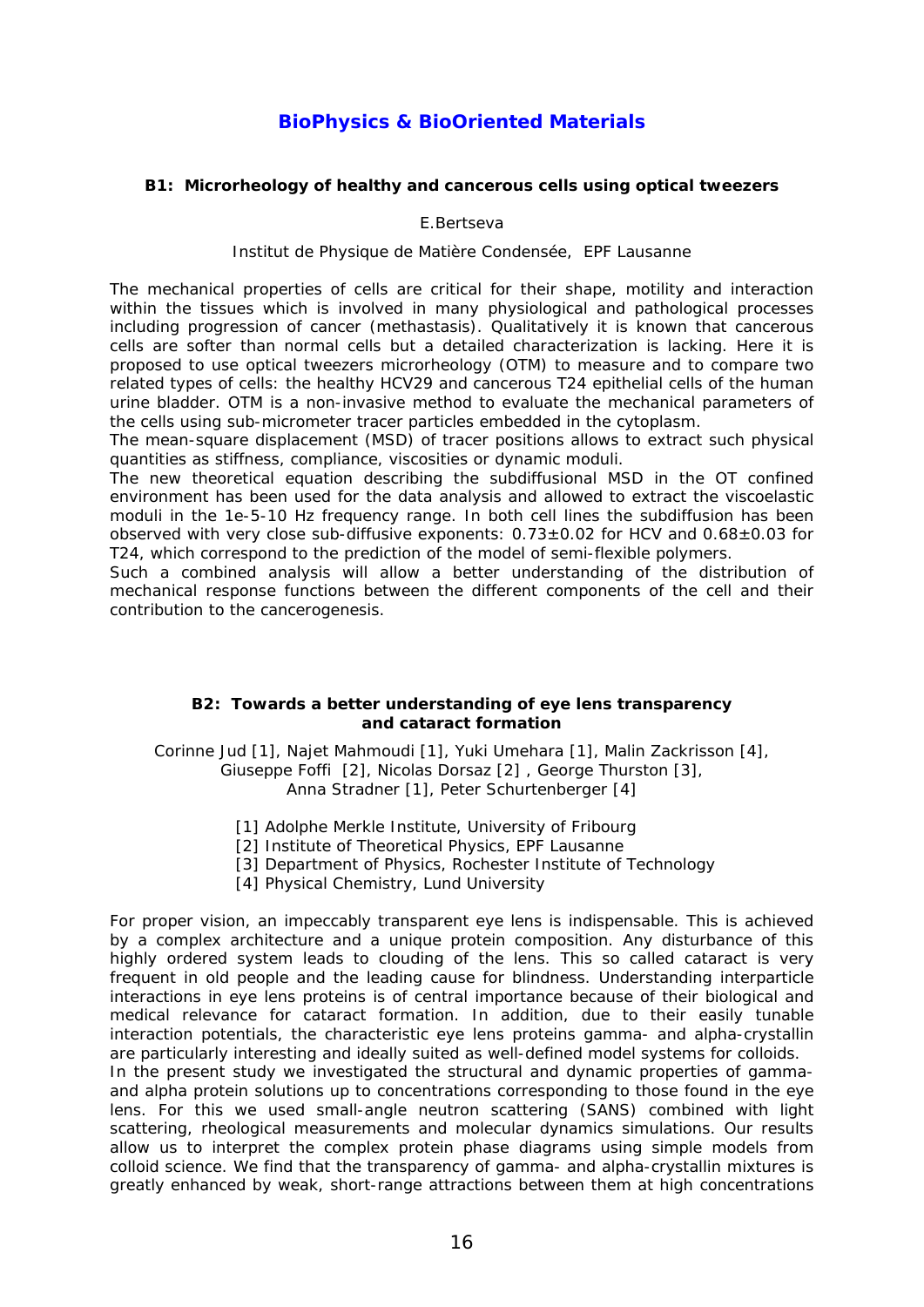comparable to those in the intact eye lens. Provided that these interactions are not too strong, such mutual attractions considerably decrease the critical temperature and corresponding opacity due to light scattering. Hence they are essential for lens transparency.

#### **B3: Scaling of creep-compliance curves of -lactoglobulin-based systems at pH 2**

Deniz Z. Gunes [1], Jin-Mi Jung [2], Raffaele Mezzenga [3]

- [1] Nestlé Research Center, Lausanne
- [2] Department of Physics and Fribourg Center for Nanomaterials, University of Fribourg
- [3] Institute of Food, Nutrition & Health, ETH Zürich

In the present work, linear and non-linear interfacial shear rheological properties of  $\beta$ lactoglobulin based systems were probed at the oil-water interface. Investigations were carried after a long time of adsorption and aging (16.7 hours), at pH 2, where there is a major contribution of repulsive interactions. The systems include native monomers and heat-induced  $\beta$ -lactoglobulin fibers (dialysed or not), of two different lengths. Remarkably, all creep-compliance curves could be superimposed using a single multiplicative factor for each within the window probed 1 - 1000s. They could be fitted to the function  $J(t) = J_0 + b \cdot t \wedge \alpha$ , with the same  $\alpha$  value and ratio  $J_0/b$  for all systems.

#### **B4: DNA interactions with PAMAM6 dendrimers: dynamics and structure evolution in 3D microchannels**

A.C. Toma [1], Z. Schumacher [1], T. Ikonen [2], A. Menzel [2] and T. Pfohl [1]

[1] Chemistry Department, University Basel [2] Swiss Light Source, Paul Scherrer Institut

One way of deciphering chromatin organization is to mimic DNA induced condensation in vitro, using less complex systems. To this end, we monitored the self assembly of DNA with PAMAM 6 dendrimers, polycations that are similar in shape and number of charges to the nucleosome core particles. A combination of 3D microfluidics and small angle xray scattering (SAXS) is used to investigate the kinetics of this process. Our preliminary SAXS results reveal the evolution of assembly process along the channel length. Thus, providing dynamic structural information of a complex assembly process, discarding kinetically trapped reaction intermediates which are obtained with conventional bulk techniques.

#### **B5: Solid-supported biomimetic block copolymers membranes**

S.Toughraï [1], E. Rakhmatullina [2], V. Malinova [3] and WP. Meier [1]

- [1] Chemistry Department, University of Basel
- [2] Klinik für Zahnerhaltung, Präventiv- und Kinderzahnmedizin, Bern
- [3] TechniData Labs Bulgaria EOOD, Sofia

The functionalization of surfaces through biomimetic block copolymer membranes aims at developing smart surfaces for biotechnological applications such as biosensing.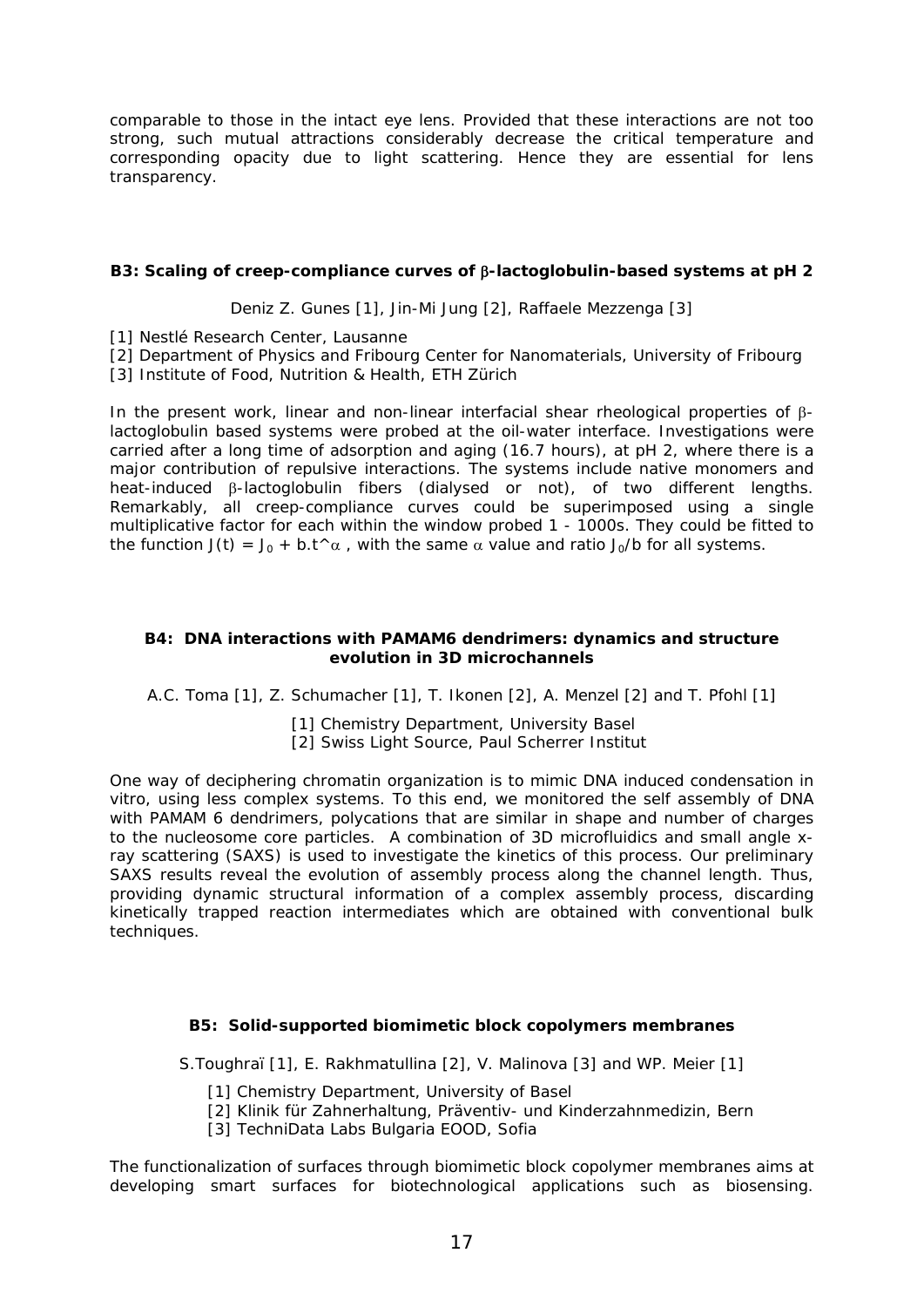Amphiphilic block copolymer membranes were chosen instead of lipid membranes as mimics of biological membranes because of their properties, such as thickness, chemical and mechanical stability, lower permeability, fluidity, mobility, etc. Upon insertion of membrane proteins, these systems could allow for the preparation of mechanically and chemically robust and air-stable biosensor devices.

#### **B6: Protein gates allow in situ enzymatic reactions in polymeric nanocompartments: Towards synthetic organelles**

Patric Baumann, Ozana Onaca, Cornelia G. Palivan, Wolfgang Meier

#### Chemistry Department, University of Basel

In natural conditions, enzymes are exposed to different harmful influences as for example the presence of proteases. By encapsulating them inside polymeric vesicles the enzymes are protected, but also shielded from substrates that prevent their in situ use for development of medical applications. We have developed a model system where we can both encapsulate enzymes and simultaneously assure an exchange of substrate across the vesicle membrane, by insertion of channel proteins (1).

Our system consists of triblock copolymers, channel proteins and the encapsulated enzyme(s) and serves as an enzymatic nanoreactor. PMOXA-PDMS-PMOXA polymers form by self assembly mechanically stable vesicle structures and simultaneously encapsulate horseradish peroxidase and acid phosphatase and reconstitute channel proteins, respectively. The key point is represented by the outer membrane protein F (OmpF) from E. coli, a channel protein allowing passage of molecules with a molecular weight lower than 600 Da, which serves as a gate for the nanoreactor (2).

This system has been tested with several enzyme specific substrates. The conversion of substrates inside nanoreactors was followed by fluorescence and absorbance methods. Furthermore functionalized and active surfaces were obtained via a biotin streptavidin binding (3). Such surface functionalized nanoreactors are model systems for future applications in the development of biosensors, in analytics, microfluidics or single molecule spectroscopy.

- (1) C. Nardin, J. Widmer, M. Winterhalter, W. Meier, Eur. Phys. J. 4:403-410, 2001
- (2) R. Koebnik, K. P. Locher, P. Van Gelder, Molecular Microbiology 37:239-253, 2000
- (3) M. Grzelakowski, O. Onaca, P. Rigler, M. Kumar, W. Meier, small 22:2545-2548, 2009

### **Colloids & Polymers**

#### **C1: Direct measurement of van der Waals forces between latex particles across aqueous electrolyte solutions**

P. Sinha, M. Finessi, P. Maroni and M. Borkovec

Department of Inorganic, Analytical, and Applied Chemistry, University of Geneva

Direct force measurements between amidine latex particles immersed in KCl solutions of varying ionic strength are carried out using colloidal probe technique based upon atomic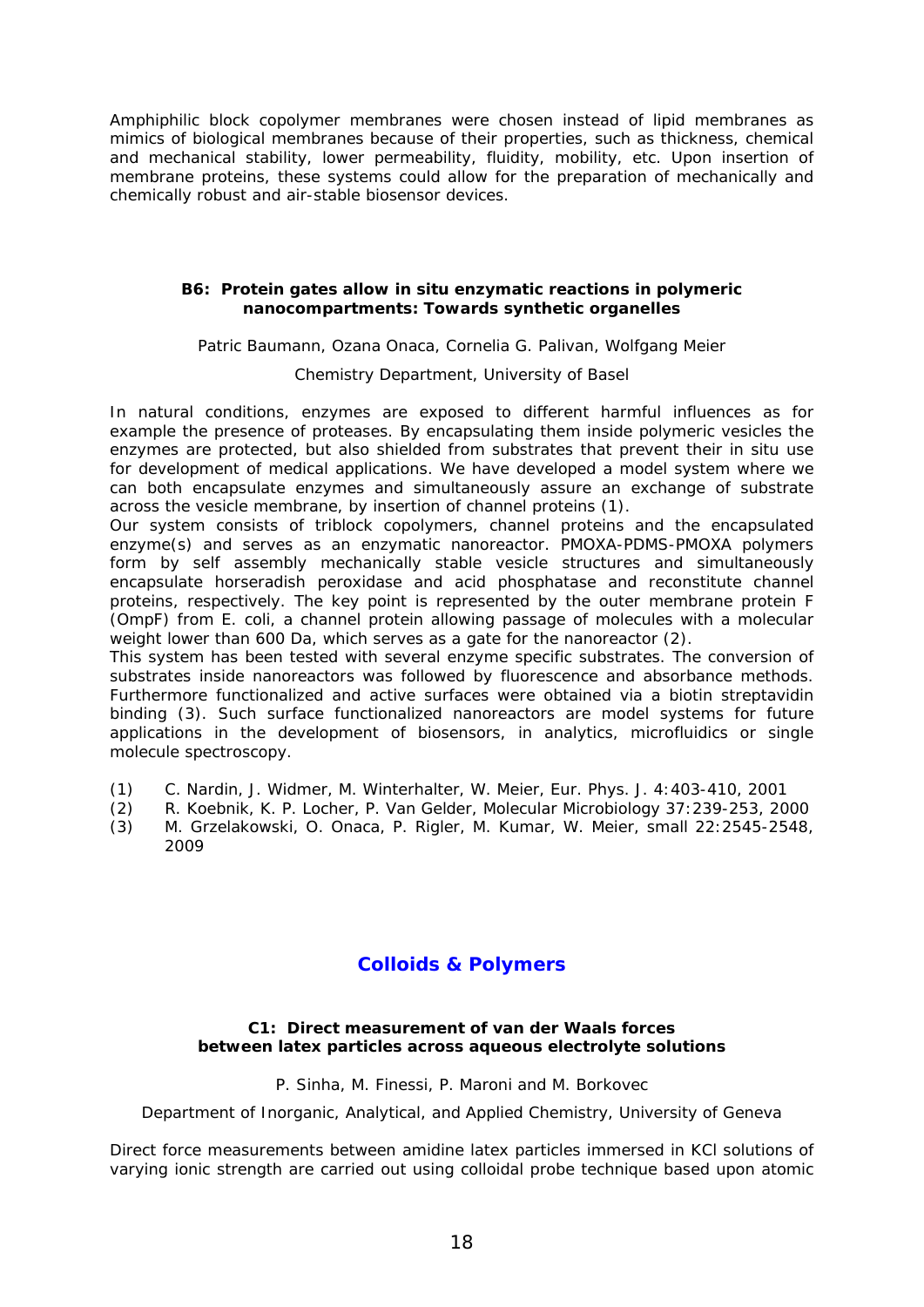force microscopy. Force profiles of positively charged amidine latex particles are fitted with the solutions to the non linear Poisson-Boltzmann equation using constant regulation parameter. Both the repulsive double layer and the attractive van der Waals components are found to decrease with increasing salt concentration. The latter effect is also verified by measuring van der Waals forces between neutral amidine latex particles immersed in the same KCl solutions of varying ionic strength.

#### **C2: Charge reversal of sulfate latex particles by adsorption of cationic polyelectrolytes studied by direct force measurements**

#### M. Finessi, P. Sinha, P. Maroni and M. Borkovec

Department of Inorganic, Analytical, and Applied Chemistry, University of Geneva

Forces between negatively charged colloidal latex particles in the presence of adsorbed oppositely charged linear poly(ethylene imine) (LPEI) are studied with the colloidal probe technique based on atomic force microscopy (AFM). With increasing adsorbed amount of LPEI, the repulsive forces are weakened, subsequently become attractive, and finally they become repulsive again. At higher adsorbed amount, the surface saturates and the strength of the interactions remains constant. Comparison with electrophoretic mobility measurements one finds that the attractive forces occur at the isoelectric point (IEP), where the electrophoretic mobility vanishes. At the IEP, the attractive forces can be explained by van der Waals attractions.

#### **C3: Phase-separation and gelation of protein-poly(ethylene oxide) mixtures: effect of electrostatic interactions**

#### N. Mahmoudi, K. van Gruijthuijsen, P. Schurtenberger, A. Stradner

#### Adolphe Merkle Institute, University of Fribourg

Analogies between model systems in colloid physics and much more complex food systems have started to be utilized to advance our knowledge of colloidal food systems (1,2). Important recent developments in soft matter research are linked to interparticle interactions and stability of self-assembled particles, phase separation, and dynamical arrest. Of particular importance is the ability of suspensions of particles interacting via a short range attraction to form gels as a result of a competition between spinodal decomposition and dynamical arrest (3,4). The fact that such an arrested spinodal decomposition process and the structural and mechanical properties of the resulting solid-like material can be tuned via the interparticle interaction strength and range as well as the initial colloid volume fraction holds a high potential both from a fundamental soft matter physics as well as from an applied food science point of view. In food science, it opens routes to achieve gels at intermediate volume fraction without the necessity of heat treatment or pH variation. As most food systems contain food colloids with residual charges, the relevant interparticle interactions that drive phase separation and arrest are therefore not only dominated by hard core repulsion and a short range attraction, but also contain an additional contribution from a screened Coulomb repulsion that can also result in additional phenomena such as the formation of equilibrium clusters (5). We have thus investigated the phase diagram of casein-poly(ethylene oxide) mixtures and the resulting equilibrium and non-equilibrium structures with a special emphasis on the effect of electrostatic interactions on phase separation and gelation using diffusing wave spectroscopy and confocal laser scanning microscopy. We compare the experimental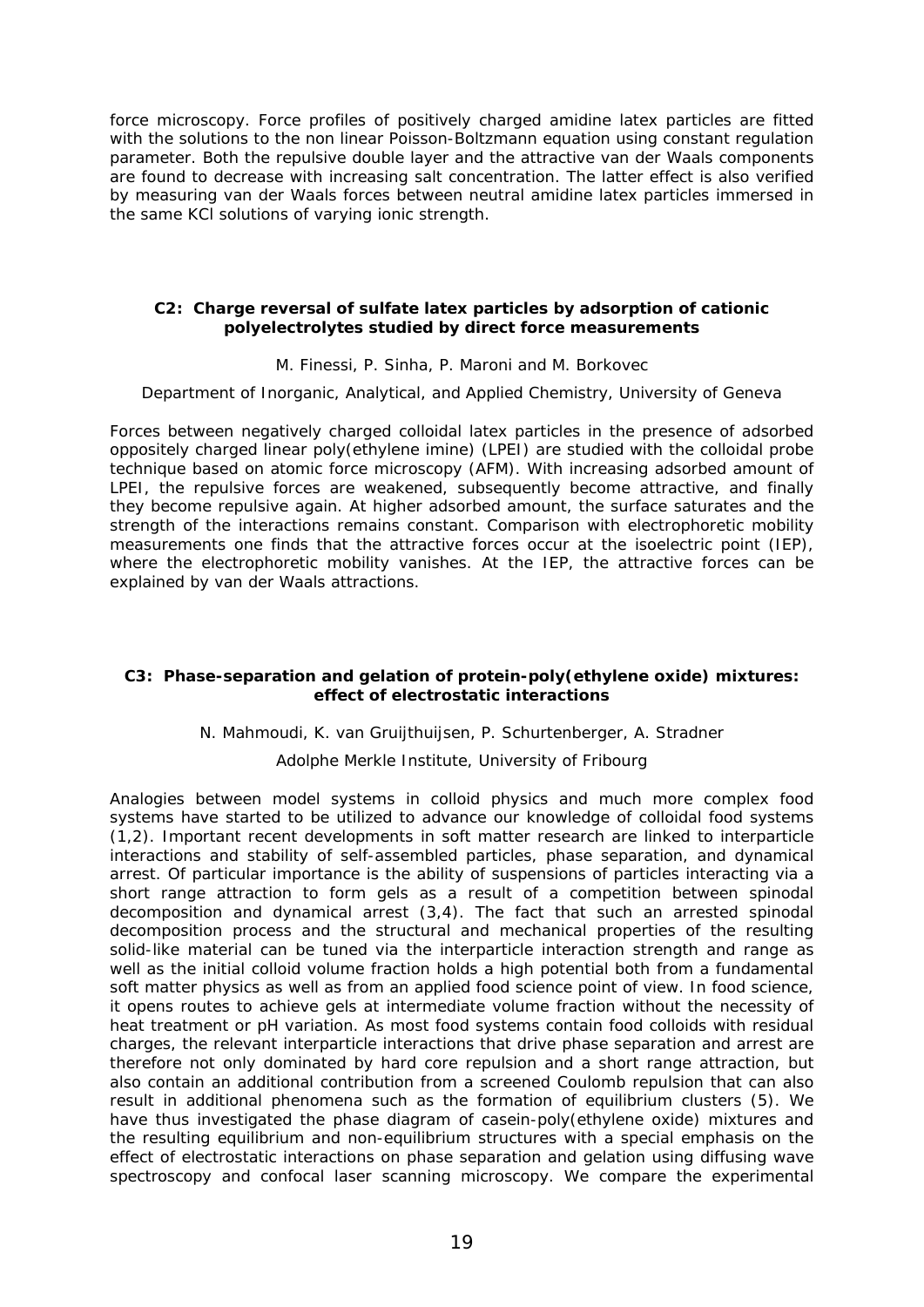coexistence curves with the calculated curves predicted by the Generalized Free Volume Theory  $(6,7)$ .

- (1) Mezzenga, R., Schurtenberger, P., Burbidge, A., Michel, M. Nature Materials 2005, 4, 729.
- (2) Donald, A. M. Nature Materials 2004, 3, 579.
- (3) Cardinaux, F., Gibaud, T., Stradner, A., Schurtenberger, P. Physical Review Letters 2007, 99, 118301.
- (4) Zaccarelli, E., Lu, P. J., Ciulla, F., Weitz, D. A., Sciortino, F. Journal of Physics-Condensed Matter 2008, 20.
- (5) Stradner, A., Sedgwick, H., Cardinaux, F., Poon, W. C. K., Egelhaaf, S. U., Schurtenberger, P. Nature 2004, 432, 492.
- (6) Fleer, G. J., Tuinier, R. Advances in Colloid and Interface Science 2008, 143, 1.
- (7) Fortini, A., Dijkstra, M., Tuinier, R. Journal of Physics-Condensed Matter 2005, 17, 7783.

#### **C4: Nanoengineering of thermosensitive core-shell particles**

J. J. Crassous, H. Dietsch, A. Mihut, V. Malik, L. Ackermann and P. Schurtenberger

#### Adolphe Merkle Institute, University of Fribourg

We report the synthesis of micrometric Polystyrene/Poly(N-isopropylmethacrylamide) composite core-shell microgels and their post processing following different methods recently employed for pure polystyrene latices. The different approaches are either mechanical or rely on phase separation in different solvent mixtures. Ellipsoidal, faceted or hollow hemispheroidal core-shell particles have been successfully obtained. The influence of the crosslinked shell on the resulting morphologies and its thermoresponsivity are discussed. Hereby we show that the extension of the different processes to a core-shell geometry offers new complex and tunable systems for the physics of colloids.

#### **C5: In-situ polymerization as a route towards polymer-colloid nanocomposites**

#### O. Pravaz, P. Schurtenberger, H. Dietsch

#### Adolphe Merkle Institute, University of Fribourg, 1723 Marly

Combining nanoparticles (NPs) and a polymer matrix in order to obtain nanocomposite (NC) systems in a controlled way remains a challenge. Any attempt to create NCs with novel tailored properties thus requires a sound understanding of the relevant parameters that allow a control of the size, anisotropy, volume fraction, orientation, dispersion and distribution of the NPs within the desired polymeric matrix. In the present work, we study the in-situ polymerization pathway toward NCs with a control over the quality of dispersion and distribution of the desired incorporated particles. As a starting point, Stöber silica NPs [1] are integrated into a polymethylmethacrylate matrix (PMMA). In order to achieve it, NPs are either surface modified using 3-(trimethoxysilyl) propylmethacrylate (TPM, 98 %) silane agent or not, followed by their dispersion within a MMA monomer either by successive centrifugations or drying steps. The thus obtained hybrid monomers [2] are further polymerized by a free radical thermally initiated polymerization. The overall process is depicted in the figure 1a. After the establishment of the NCs, characterization in terms of quality of dispersion and distribution of the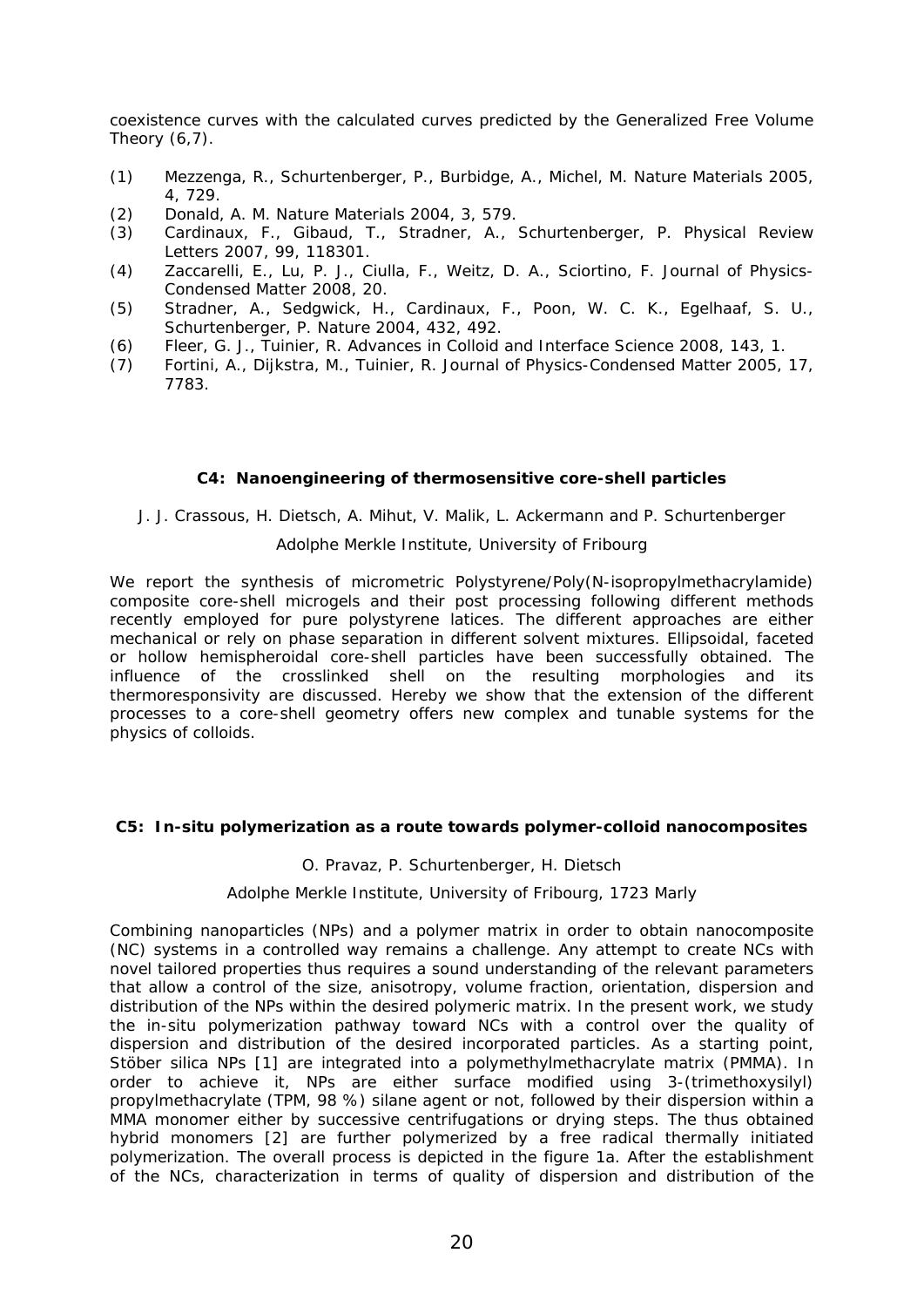particles within the polymeric matrix is performed using scattering methods (SAXS & SANS) and Transmitted Electron Microscopy (TEM). Synthetic pathways involving a control of the surface chemistry using TPM appear to increase significantly the homogeneity in terms of dispersion and distribution of the incorporated NPs [2]. Distributions for incorporated particles without any surface treatment appear to be strongly dependant on the transfer method of NPs within the MMA monomer. Finally an overview and perspectives on how we can tune morphology, concentration and orientation of the integrated NPs in order to create adaptive new polymer colloid nanomaterials, with an emphasis on the incorporation of ellipsoidal magnetically orientable NPs, will be given.



Figure 1: a) Schematic representation of the different methods of incorporation of nanoparticles into a polymer matrix using in-situ polymerization, b) TEM image of a 80nm microtomed nanocomposite of ellipsoidal nanoparticles within a PMMA matrix; as an inset, cartoons depicting oriented anisotropic particles within the polymeric matrix illustrate the TEM image.

- (1) Stöber, W., Fink, A., Bohn, E., J. of Colloid & Interface Sci. 1968, 26, 62.
- (2) Saric, M., Dietsch, H., Schurtenberger, P., Colloids & Surf. A. 2006, 291, 110.

#### **C6: Photo-healable metallosupramolecular polymers**

Gina L. Fiore [1], Mark Burnworth [2], Liming Tang [2], Stuart J. Rowan [2], Christoph Weder [1]

- [1] Adolphe Merkle Institute, University of Fribourg
- [2] Department of Macromolecular Science and Engineering, Case Western Reserve University, Cleveland

Metallopolymers are organic-inorganic hybrid materials that combine the unique properties of metal complexes (e.g., optical, magnetic, electronic) with the advantages of polymers at low cost, ease of processing, good mechanical properties. One important subset of these materials is the class of metallosupramolecular materials, where the metal-ligand interaction is dynamic in nature and thus acts as the supramolecular motif. Optically healable metallosupramolecular materials based on a poly(ethylene-cobutylene) polymer end-capped with 2,6-bis(1'-methylbenzimidazolyl)-44-ethynylpyridine (Mebip) ligands (BKB) and metal salts (Zn2+, La3+) were developed. Upon exposure of damaged polymers films of Zn2+-BKB to appropriate stimuli (e.g., light, heat), certain supramolecular motifs can easily disengage, causing a controlled local decrease of the polymer's molecular weight concomitant with an increase of the crack-healing rate. Films of Zn2+-BKB with deliberately introduced defects were shown to heal within minutes and with high efficiency upon exposure to ultraviolet light. One attractive feature of using